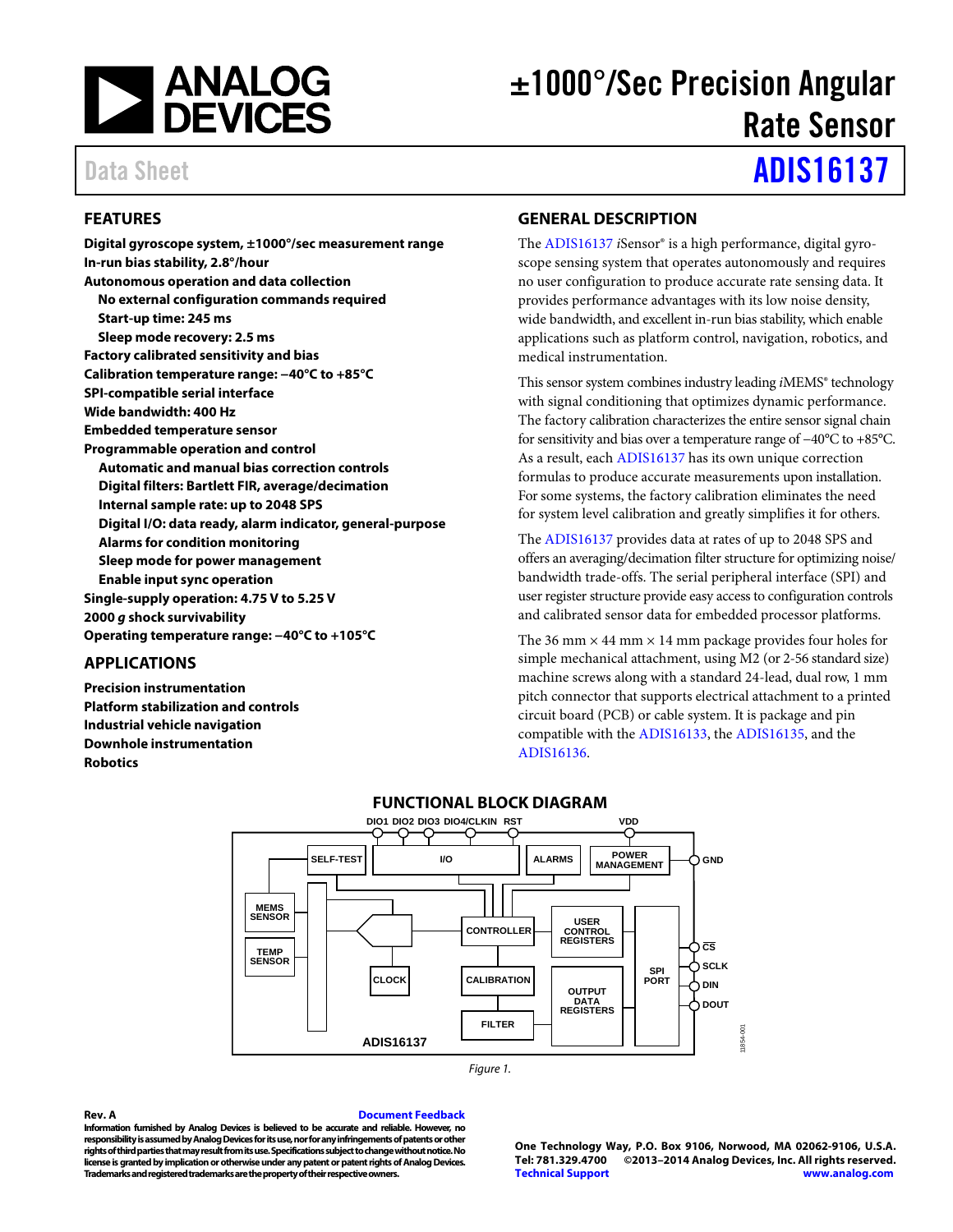# **ADIS16137**

# **TABLE OF CONTENTS**

# <span id="page-1-0"></span>**REVISION HISTORY**

| $2/14$ —Rev. 0 to Rev. A |  |
|--------------------------|--|
|                          |  |

10/13-Revision 0: Initial Version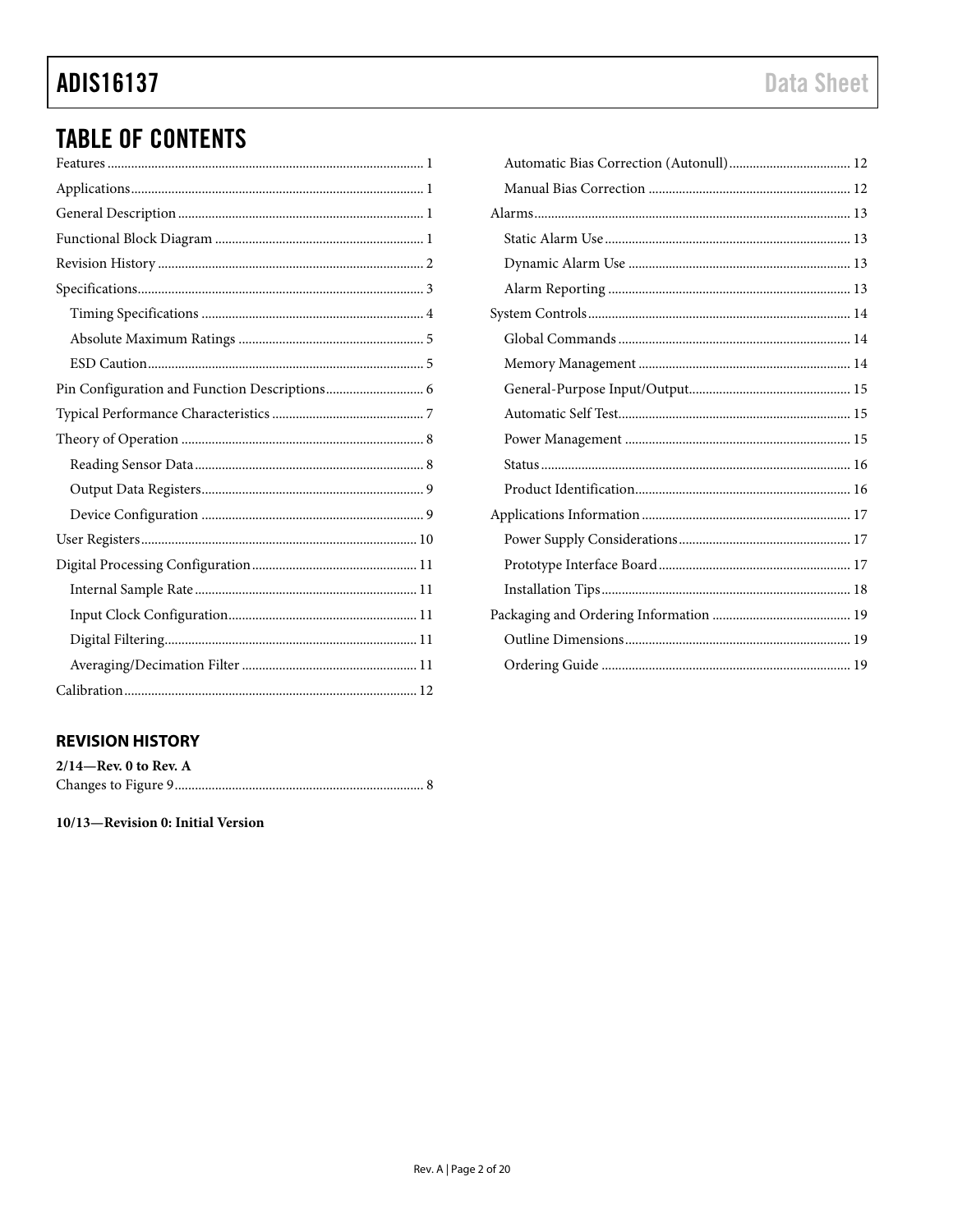# <span id="page-2-0"></span>**SPECIFICATIONS**

<span id="page-2-1"></span>TA = 25°C, VDD = 5.0 V, angular rate = 0°/sec, dynamic range = ±1000°/sec, ±1 *g*, unless otherwise noted. **Table 1.** 

| <b>Parameter</b>                                          | <b>Test Conditions/Comments</b>                                           | Min              | <b>Typ</b> | Max  | Unit                       |
|-----------------------------------------------------------|---------------------------------------------------------------------------|------------------|------------|------|----------------------------|
| <b>GYROSCOPES</b>                                         |                                                                           |                  |            |      |                            |
| <b>Dynamic Range</b>                                      |                                                                           | ±1000            |            |      | $\degree$ /sec             |
| Sensitivity                                               | GYRO_OUT, GYRO_OUT2 (24 bits)                                             |                  | 1/6300     |      | °/sec/LSB                  |
| Repeatability <sup>1</sup>                                | $-40^{\circ}C \leq T_A \leq +85^{\circ}C$                                 |                  |            | ±1   | $\%$                       |
| <b>Sensitivity Temperature Coefficient</b>                | $-40^{\circ}$ C $\leq$ T <sub>A</sub> $\leq$ +85 $^{\circ}$ C, 1 $\sigma$ |                  | ±40        |      | ppm/°C                     |
| Nonlinearity                                              | Best fit straight line, ±500°/sec                                         |                  | ±0.01      |      | % of FS                    |
|                                                           | Best fit straight line, ±1000°/sec                                        |                  | ±0.05      |      | % of FS                    |
| Bias Repeatability <sup>1, 2</sup>                        | $-40^{\circ}$ C $\leq$ T <sub>A</sub> $\leq$ +85 $^{\circ}$ C, 1 $\sigma$ |                  | ±0.15      |      | $\degree$ /sec             |
| <b>Bias Temperature Coefficient</b>                       | $-40^{\circ}$ C $\leq$ T <sub>A</sub> $\leq$ +85 $^{\circ}$ C, 1 $\sigma$ |                  | ±0.00125   |      | °/sec/°C                   |
| In-Run Bias Stability                                     | $25^{\circ}$ C                                                            |                  | 2.8        |      | °/hour                     |
| Angular Random Walk                                       | $1 \sigma$ , $25^{\circ}$ C                                               |                  | 0.15       |      | $\frac{\circ}{\sqrt{\pi}}$ |
| <b>Linear Acceleration Effect on Bias</b>                 | $1\sigma$                                                                 |                  | 0.017      |      | $\degree$ /sec/g           |
| <b>Bias Voltage Sensitivity</b>                           | $VDD = 4.75 V$ to 5.25 V, 1 $\sigma$                                      |                  | ±0.08      |      | $\degree$ /sec/V           |
| Misalignment                                              | Axis to frame (package)                                                   |                  | ±1.0       |      | Degrees                    |
| <b>Output Noise</b>                                       | No filtering                                                              |                  | 0.11       |      | °/sec rms                  |
| <b>Rate Noise Density</b>                                 | $f = 25$ Hz, no filtering                                                 |                  | 0.00357    |      | °/sec/√Hz rms              |
| 3 dB Bandwidth                                            |                                                                           |                  | 400        |      | Hz                         |
| <b>Sensor Resonant Frequency</b>                          |                                                                           | 15.5             | 17.5       | 20   | kHz                        |
| LOGIC INPUTS <sup>3</sup>                                 |                                                                           |                  |            |      |                            |
| Input High Voltage, VIH                                   |                                                                           | 2.0              |            |      | $\mathsf{V}$               |
| Input Low Voltage, VIL                                    |                                                                           |                  |            | 0.8  | $\mathsf{V}$               |
| Logic 1 Input Current, I <sub>IH</sub>                    | $V_{IH} = 3.3 V$                                                          |                  | ±0.2       | ±1   | μA                         |
| Logic 0 Input Current, IL                                 | $V_{IL} = 0 V$                                                            |                  |            |      |                            |
| All Pins Except RST                                       |                                                                           |                  | 40         | 60   | μA                         |
| RST Pin                                                   |                                                                           |                  | 80         |      | μA                         |
| Input Capacitance, CIN                                    |                                                                           |                  | 10         |      | pF                         |
| <b>DIGITAL OUTPUTS3</b>                                   |                                                                           |                  |            |      |                            |
| Output High Voltage, VOH                                  | $I_{\text{SOWRCE}} = 1.6 \text{ mA}$                                      | 2.4              |            |      | $\mathsf{V}$               |
| Output Low Voltage, VoL                                   | $ISINK = 1.6 mA$                                                          |                  |            | 0.4  | $\mathsf{V}$               |
| <b>FLASH MEMORY</b>                                       | Endurance <sup>4</sup>                                                    | 10,000           |            |      | Cycles                     |
| $T_J = 85^{\circ}C$<br>Data Retention <sup>4</sup>        |                                                                           | 20               |            |      | Years                      |
| <b>FUNCTIONAL TIMES<sup>5</sup></b>                       | Time until data is available                                              |                  |            |      |                            |
| Power-On Start-Up Time                                    |                                                                           |                  | 245        |      | ms                         |
| <b>Reset Recovery Time</b>                                |                                                                           |                  | 128        |      | ms                         |
| Sleep Mode Recovery Time                                  |                                                                           |                  | 2.5        |      | ms                         |
| Flash Memory Update                                       |                                                                           |                  | 75         |      | ms                         |
| Flash Memory Self Test                                    |                                                                           |                  | 21         |      | ms                         |
| SMPL_PRD $\neq$ 0x0000<br>Automatic Sensor Self Test Time |                                                                           |                  | 108        |      | ms                         |
| <b>SAMPLE RATE</b>                                        |                                                                           | 680 <sup>6</sup> |            | 2048 | SPS                        |
| Internal Sample Rate Accuracy                             | $SMPL$ PRD = 0x000F                                                       |                  |            | ±3   | $\%$                       |
| Input Sync Clock Range                                    | $SMPL$ PRD = 0x0000                                                       | 680 <sup>6</sup> |            | 2048 | Hz                         |
| POWER SUPPLY                                              | Operating voltage range (VDD)                                             | 4.75             | $5.0$      | 5.25 | $\mathsf{V}$               |
| Power Supply Current                                      | $SMPL$ _PRD = 0x000F                                                      |                  | 120        |      | mA                         |
|                                                           | Sleep mode                                                                |                  | 1.4        |      | mA                         |

<sup>1</sup> The repeatability specifications represent analytical projections, which are based on the following drift contributions and conditions: temperature hysteresis (−40°C to +85°C), electronics drift (high temperature operating life test: +85°C, 500 hours), drift from temperature cycling (JESD22-A104D, Method N, 500 cycles, −40°C to +85°C), rate random walk (10-year projection), and broadband noise.

<sup>2</sup> Bias repeatability describes a long-term behavior, over a variety of conditions. Short-term repeatability is related to the in-run bias stability and noise density specifications.<br><sup>3</sup> The digital I/O signals are driven

<sup>5</sup> These times do not include thermal settling and internal filter response times, which may affect overall accuracy.

<sup>6</sup> The sync input clock and the internal sampling clock both function below the specified minimum value, at reduced performance levels.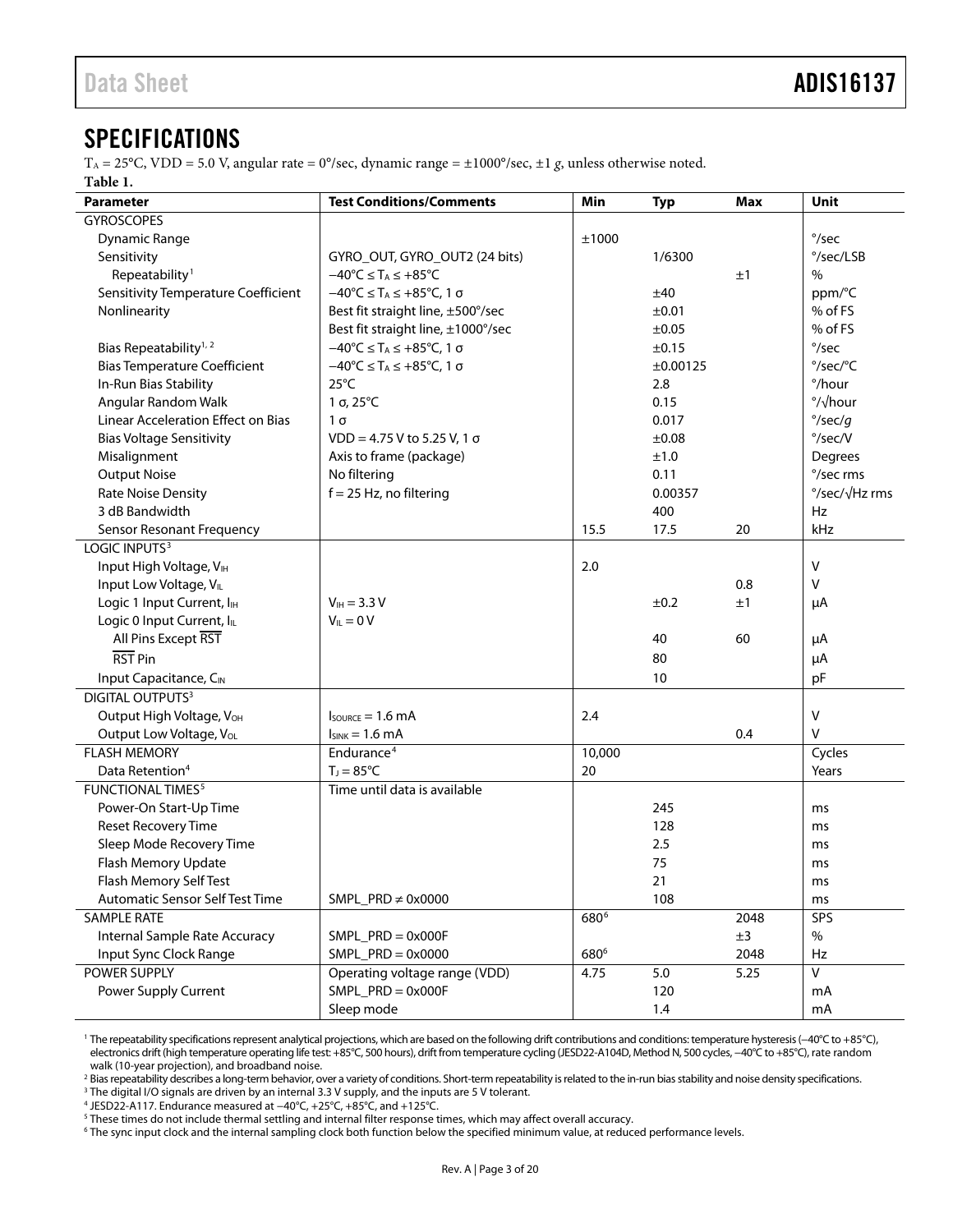# <span id="page-3-0"></span>**TIMING SPECIFICATIONS**

 $T_A = 25$ °C, VDD = 5 V, unless otherwise noted.

## **Table 2.**

|                                   |                                                |                  | <b>Normal Mode</b> |      |            |
|-----------------------------------|------------------------------------------------|------------------|--------------------|------|------------|
| <b>Parameter</b>                  | <b>Description</b>                             | Min <sup>1</sup> | Typ                | Max  | Unit       |
| f <sub>SCLK</sub>                 | Serial clock                                   | 0.01             |                    | 2.5  | <b>MHz</b> |
| <b>t</b> <sub>STALL</sub>         | Stall period between data, see Figure 3        | 15               |                    |      | μs         |
| <b><i>UREADRATE</i></b>           | Read rate                                      | 25               |                    |      | μs         |
| $t_{\overline{CS}}$               | Chip select to clock edge                      | 48.8             |                    |      | ns         |
| t <sub>DAV</sub>                  | DOUT valid after SCLK edge                     |                  |                    | 25   | ns         |
| t <sub>DSU</sub>                  | DIN setup time before SCLK rising edge         | 24.4             |                    |      | ns         |
| <b>t</b> <sub>DHD</sub>           | DIN hold time after SCLK rising edge           | 48.8             |                    |      | ns         |
| tsclkr, tsclkf                    | SCLK rise and fall times, not shown in figures |                  | 5                  | 12.5 | ns         |
| t <sub>DR</sub> , t <sub>DF</sub> | DOUT rise and fall times, not shown in figures |                  | 5                  | 12.5 | ns         |
| tses                              | CS high after SCLK edge                        | 0                |                    |      | ns         |
| tı                                | Input sync positive pulse width                | 5                |                    |      | μs         |
| t <sub>2</sub>                    | Input sync to data ready output                |                  | 300                |      | μs         |
| t3                                | Input sync period                              | 488              |                    |      | μs         |
| $t_{x}$                           | Input sync low time                            | 100              |                    |      | μs         |

<sup>1</sup> Guaranteed by design and characterization but not tested in production.

<span id="page-3-1"></span>

Rev. A | Page 4 of 20

## *Timing Diagrams*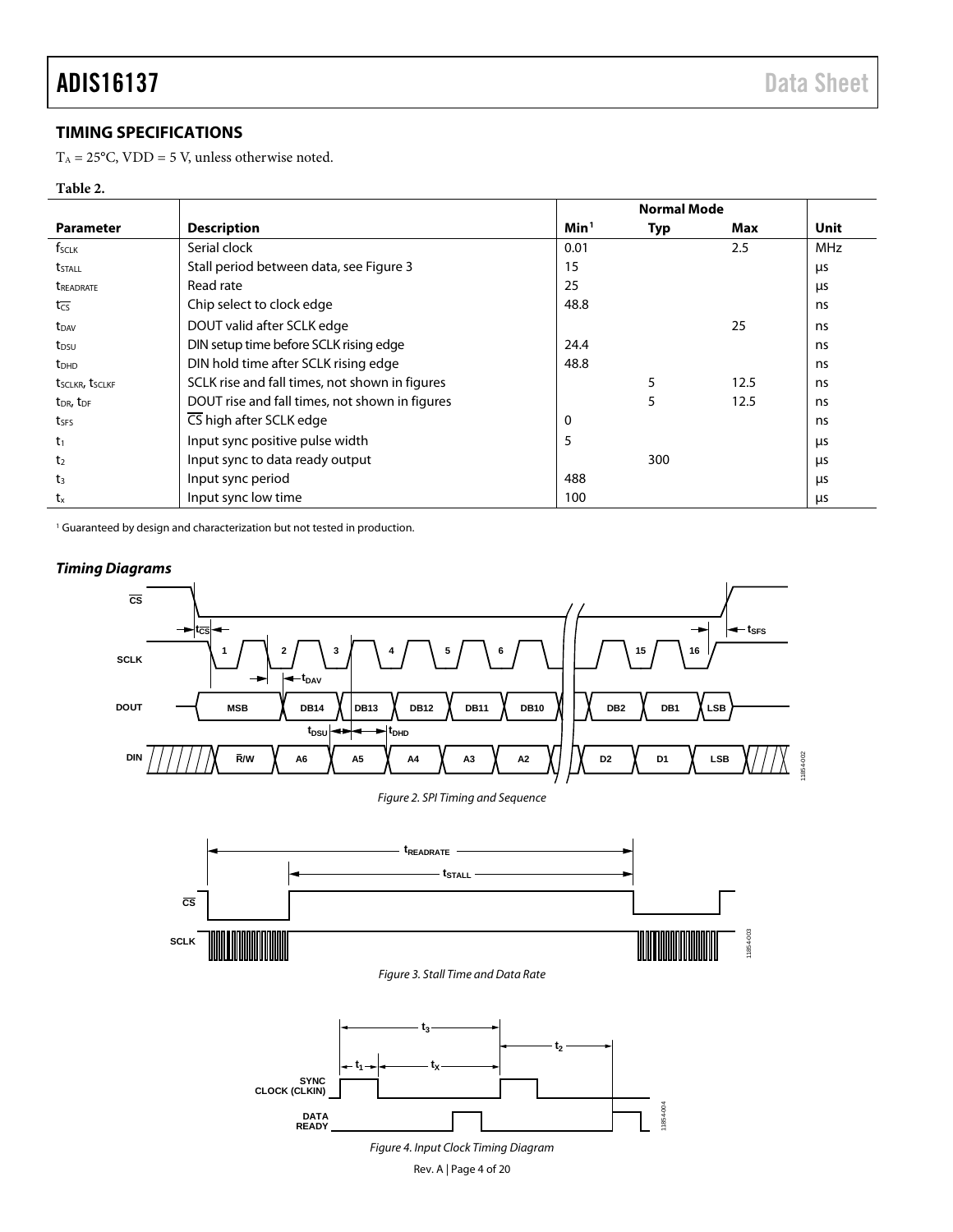# <span id="page-4-0"></span>**ABSOLUTE MAXIMUM RATINGS**

#### **Table 3.**

| <b>Parameter</b>              | Rating                                              |
|-------------------------------|-----------------------------------------------------|
| Acceleration                  |                                                     |
| Any Axis, Unpowered           | 2000 q                                              |
| Any Axis, Powered             | 2000 q                                              |
| VDD to GND                    | $-0.3$ V to $+6.0$ V                                |
| Digital Input Voltage to GND  | $-0.3$ V to $+5.3$ V                                |
| Digital Output Voltage to GND | $-0.3$ V to VDD + 0.3 V                             |
| Operating Temperature Range   | $-40^{\circ}$ C to $+105^{\circ}$ C                 |
| Storage Temperature Range     | $-65^{\circ}$ C to +125 $^{\circ}$ C <sup>1,2</sup> |

 $1$  Extended exposure to temperatures outside the specified temperature range of −40°C to +105°C can adversely affect the accuracy of the factory calibration. For best accuracy, store the devices within the specified operating temperature range of −40°C to +105°C.

<sup>2</sup> Although the device is capable of withstanding short term exposure to 150°C, long-term exposure threatens internal mechanical integrity.

Stresses above those listed under Absolute Maximum Ratings may cause permanent damage to the device. This is a stress rating only; functional operation of the device at these or any other conditions above those indicated in the operational section of this specification is not implied. Exposure to absolute maximum rating conditions for extended periods may affect device reliability.

### **Table 4. Package Characteristics**

| Package Type                                                    | $\theta_{JA}$ | $\theta_{\text{JC}}$ Device Weight |
|-----------------------------------------------------------------|---------------|------------------------------------|
| 24-Lead Module with Connector   15.7   1.48   31 g<br>Interface |               |                                    |

### <span id="page-4-1"></span>**ESD CAUTION**



ESD (electrostatic discharge) sensitive device. Charged devices and circuit boards can discharge without detection. Although this product features patented or proprietary protection circuitry, damage may occur on devices subjected to high energy ESD. Therefore, proper ESD precautions should be taken to avoid performance degradation or loss of functionality.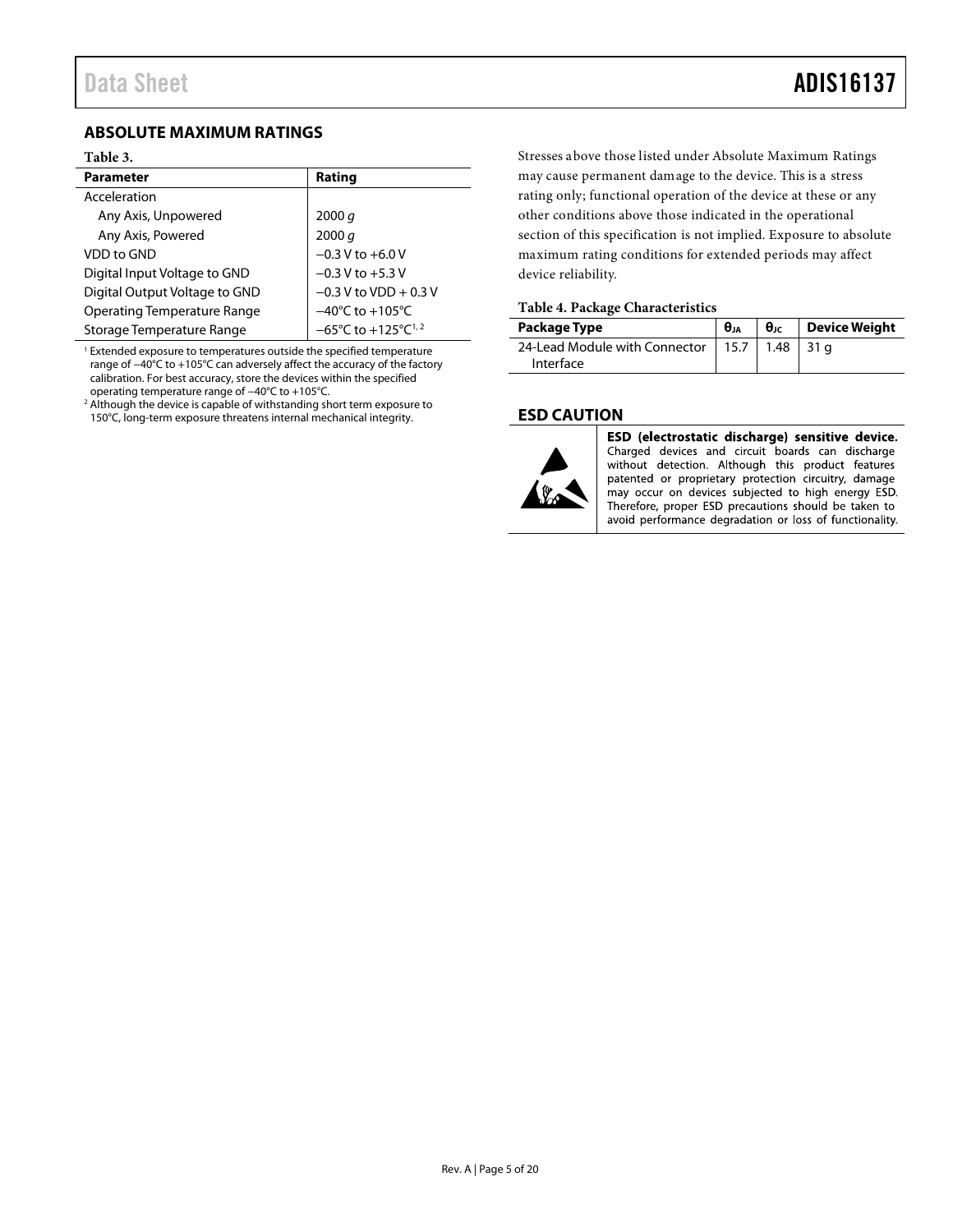# ADIS16137 Data Sheet

# <span id="page-5-0"></span>PIN CONFIGURATION AND FUNCTION DESCRIPTIONS



**NOTES**

**1. PINS ARE NOT VISIBLE FROM THIS VIEW. THE PIN ASSIGNMENTS SHOWN REPRESENT THE MATING CONNECTOR ASSIGNMENTS. 2. USE SAMTEC CLM-112-02 OR EQUIVALENT.**

11854-005

 $-005$ 1854-

11854-006

Figure 5. Mating Connector Pin Assignments



Figure 6. Axial Orientation (Bottom Side Facing Up)

## <span id="page-5-1"></span>**Table 5. Pin Function Descriptions**

| Pin No.        | <b>Mnemonic</b>        | Type <sup>1</sup> | <b>Description</b>                                   |
|----------------|------------------------|-------------------|------------------------------------------------------|
|                | DIO <sub>3</sub>       | 1/O               | Configurable Digital Input/Output.                   |
| $\overline{2}$ | DIO4/CLKIN             |                   | Configurable Digital Input/Output/Clock Input.       |
| 3              | <b>SCLK</b>            |                   | <b>SPI Serial Clock.</b>                             |
| 4              | <b>DOUT</b>            | O                 | SPI Data Output. Clocks output on SCLK falling edge. |
| 5              | <b>DIN</b>             |                   | SPI Data Input. Clocks input on SCLK rising edge.    |
| 6              | $\overline{\text{CS}}$ |                   | SPI Chip Select.                                     |
| 7              | DIO <sub>1</sub>       | 1/O               | Configurable Digital Input/Output.                   |
| 8              | <b>RST</b>             |                   | Reset.                                               |
| 9              | DIO <sub>2</sub>       | 1/O               | Configurable Digital Input/Output.                   |
| 10, 11, 12     | <b>VDD</b>             | S                 | Power Supply.                                        |
| 13, 14, 15     | <b>GND</b>             | S                 | Power Ground.                                        |
| 16 to 24       | <b>DNC</b>             | N/A               | Do Not Connect. Do not connect to these pins.        |

<sup>1</sup> I/O is input/output, I is input, O is output, S is supply, and N/A is not applicable.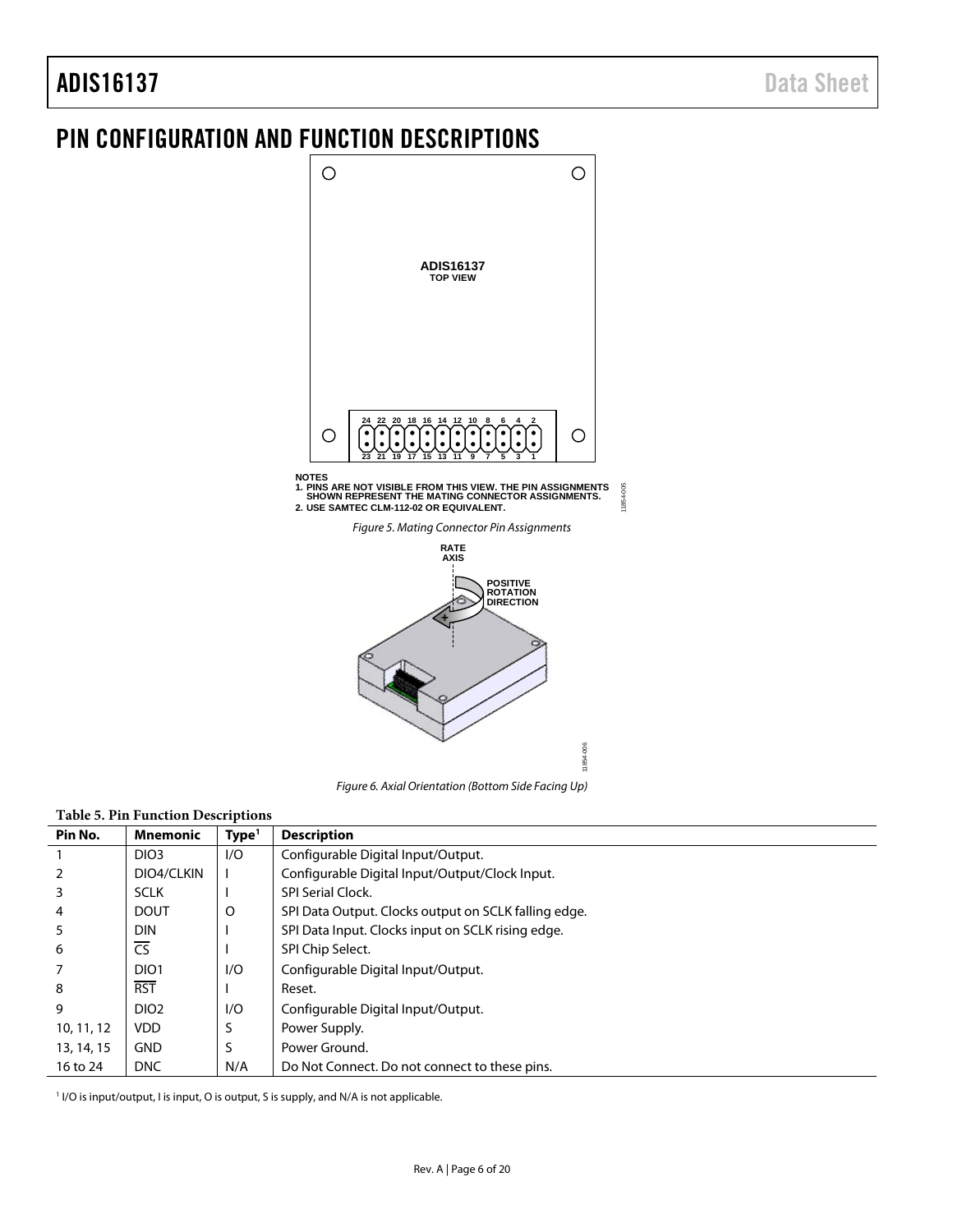# <span id="page-6-0"></span>TYPICAL PERFORMANCE CHARACTERISTICS



*Figure 7. Root Allan Variance, 5 V, 25°C, 2048 SPS*

<span id="page-6-1"></span>

*Figure 8. Sensitivity Error vs. Temperature, −40°C to +85°C to −40°C*



*Figure 9. Offset (Bias) Error vs. Temperature, −40°C to +85°C to −40°C*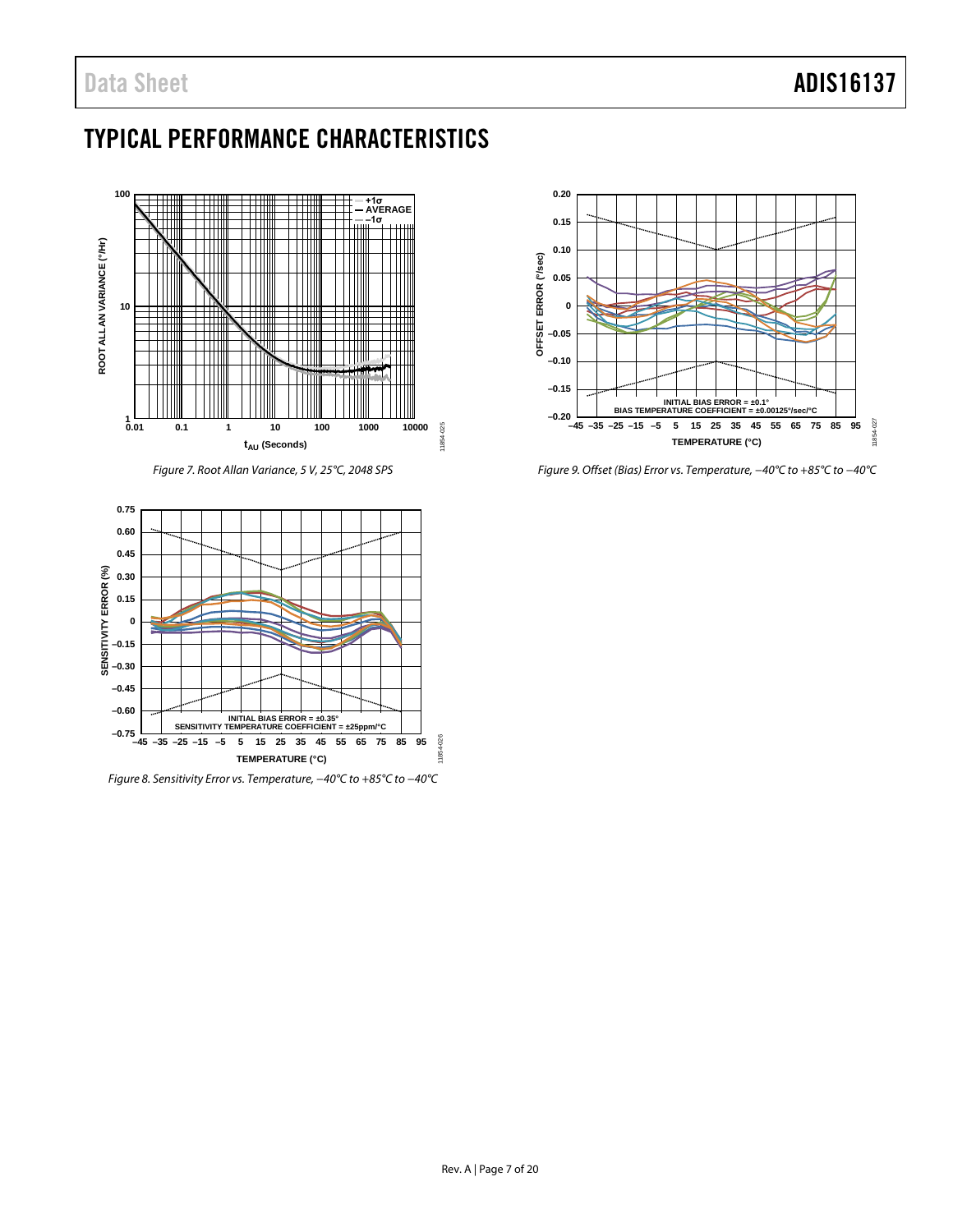# <span id="page-7-0"></span>THEORY OF OPERATION

The [ADIS16137](http://www.analog.com/ADIS16137?doc=ADIS16137.pdf) is an autonomous system that requires no user initialization. As soon as it has a valid power supply, it initializes and starts sampling, processing, and loading sensor data into the output registers. After each sample cycle concludes, DIO1 pulses high. The SPI interface enables simple integration with many embedded processor platforms, as shown i[n Figure 10](#page-7-2)  (electrical connection) an[d Table 6 \(](#page-7-3)processor pin names and functions).



Figure 10. Electrical Connection Diagram

#### <span id="page-7-3"></span><span id="page-7-2"></span>**Table 6. Generic Master Processor Pin Names and Functions**

| <b>Pin Name</b> | <b>Function</b>            |
|-----------------|----------------------------|
|                 | Slave select               |
| <b>SCLK</b>     | Serial clock               |
| <b>MOSI</b>     | Master output, slave input |
| <b>MISO</b>     | Master input, slave output |
| iro             | Interrupt request          |

The [ADIS16137](http://www.analog.com/ADIS16137?doc=ADIS16137.pdf) SPI interface supports full duplex serial communication (simultaneous transmit and receive) and uses the bit sequence shown in [Figure 13.](#page-7-4) [Table 7 p](#page-7-5)rovides a list of the most common settings that require attention to initialize a processor serial port for the [ADIS16137](http://www.analog.com/ADIS16137?doc=ADIS16137.pdf) SPI interface.

### <span id="page-7-5"></span>**Table 7. Generic Master Processor SPI Settings**

| <b>Description</b>                        |
|-------------------------------------------|
| ADIS16137 operates as a slave             |
| Maximum serial clock rate                 |
| $CPOL = 1$ (polarity), $CPHA = 1$ (phase) |
| Bit sequence                              |
| Shift register/data length                |
|                                           |

### <span id="page-7-1"></span>**READING SENSOR DATA**

A single register read requires two 16-bit SPI cycles. The first cycle requests the contents of a register using the bit assignments shown i[n Figure 13.](#page-7-4) Then, the register contents follow on DOUT during the second sequence[. Figure 11](#page-7-6) includes three single register reads in succession. In this example, the process starts with Pin 5, DIN = 0x0600, to request the contents of the GYRO\_OUT register and follows with 0x0400 to request the contents of the GYRO\_OUT2 register and then with 0x0200 to request the contents of the TEMP\_OUT register. Full duplex operation enables processors to use the same 16-bit SPI cycle to read data from DOUT while requesting the next set of data on the DIN pin. [Figure 12 p](#page-7-7)rovides an example of the four SPI signals when reading GYRO\_OUT in a repeating pattern.

<span id="page-7-7"></span><span id="page-7-6"></span>

11854-013

854-013



**NOTES**

**1. DOUT BITS ARE PRODUCED ONLY WHEN THE PREVIOUS 16-BIT DIN SEQUENCE STARTS WITH R/W = 0.**

<span id="page-7-4"></span>**2. WHEN CS IS HIGH, DOUT IS IN A THREE-STATE, HIGH IMPEDANCE MODE, WHICH ALLOWS MULTIFUNCTIONAL USE OF THE LINE FOR OTHER DEVICES.**

Figure 13. SPI Communication Bit Sequence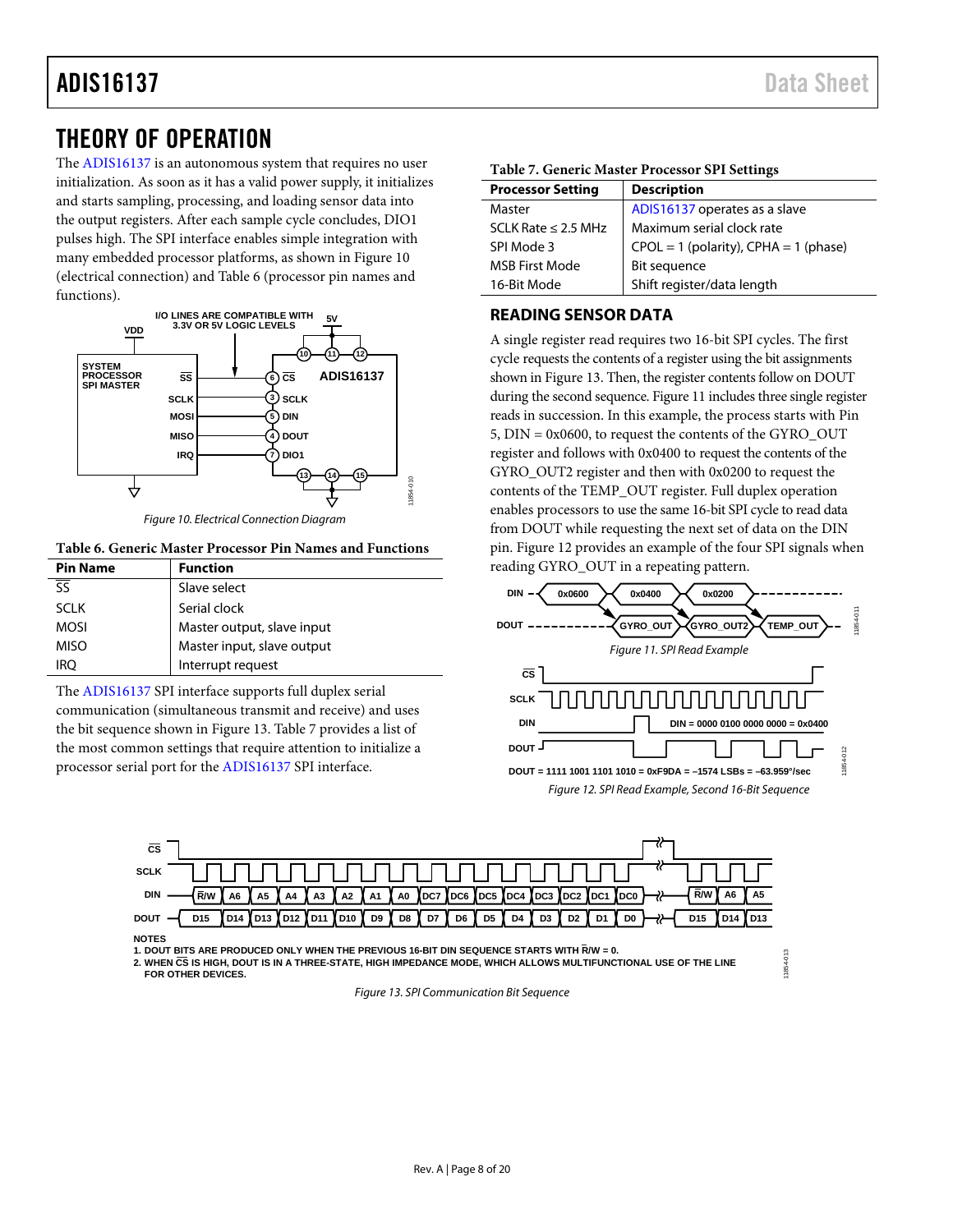# <span id="page-8-0"></span>**OUTPUT DATA REGISTERS**

#### **Table 8. Output Data Register Formats**

| Register        | <b>Address</b> | <b>Measurement</b>       |
|-----------------|----------------|--------------------------|
| <b>TEMP OUT</b> | 0x02           | Internal temperature     |
| GYRO_OUT2       | 0x04           | Gyroscope, lower 16 bits |
| GYRO_OUT        | 0x06           | Gyroscope, upper 16 bits |

## **Rotation Rate (Gyroscope)**

GYRO\_OUT is the primary register for gyroscope output data and uses 16-bit twos complement format for its data. [Table 9](#page-8-2)  provides the numerical format, and [Table 10 p](#page-8-3)rovides several examples for converting digital data into °/sec.

#### <span id="page-8-2"></span>**Table 9. GYRO\_OUT Bit Descriptions**

| <b>Bits</b> | <b>Description</b>                                                                         |
|-------------|--------------------------------------------------------------------------------------------|
| [15:0]      | Gyroscope data; twos complement, 256°/sec per<br>6300 LSB, $0^{\circ}/sec = 0 \times 0000$ |

### <span id="page-8-3"></span>**Table 10. GYRO\_OUT, Twos Complement Format**

| <b>Rotation Rate</b><br>(°/sec) | <b>Decimal</b> | Hex    | <b>Binary</b>       |
|---------------------------------|----------------|--------|---------------------|
|                                 |                |        |                     |
| $+1000$                         | $+24.609$      | 0x6021 | 0110 0000 0010 0001 |
| $+512 \div 6300$                | $+2$           | 0x0002 | 0000 0000 0000 0010 |
| $+256 \div 6300$                | $+1$           | 0x0001 | 0000 0000 0000 0001 |
| O                               | 0              | 0x0000 | 0000 0000 0000 0000 |
| $-256 \div 6300$                | $-1$           | 0xFFFF | 1111 1111 1111 1111 |
| $-512 \div 6300$                | $-2$           | 0xFFFE | 1111 1111 1111 1110 |
| $-1000$                         | $-24.609$      | 0x9FDF | 1001 1111 1101 1111 |

The GYRO\_OUT2 register (se[e Table 11\)](#page-8-4) captures the bit growth associated with the decimation and FIR filters (se[e Figure 18\)](#page-10-5) using an MSB justified format. The bit growth starts with the MSB (GYRO\_OUT2[15]), is equal to the decimation rate setting in DEC\_RATE[4:0] (se[e Table 18\)](#page-10-6), and grows in the LSB direction as the decimation rate increases. See [Figure 14](#page-8-5) for more details.

## <span id="page-8-4"></span>**Table 11. GYRO\_OUT2 Bit Descriptions**



#### <span id="page-8-5"></span>**Internal Temperature**

The TEMP\_OUT register (se[e Table 12\)](#page-8-6) provides an internal temperature measurement for observing relative temperature changes in the environment[. Table 13](#page-8-7) provides several coding examples for converting the 16-bit twos complement number into units for temperature (°C).

## <span id="page-8-6"></span>**Table 12. TEMP\_OUT Bit Descriptions**

| <b>Bits</b> | <b>Description</b>                                                                     |
|-------------|----------------------------------------------------------------------------------------|
| [15:0]      | Temperature data; twos complement, 0.010697°C per<br>LSB, $0^{\circ}C = 0 \times 0000$ |

### <span id="page-8-7"></span>**Table 13. Temperature, Twos Complement Format**

| <b>Temperature</b>    | <b>Decimal</b> | <b>Hex</b> | <b>Binary</b>       |
|-----------------------|----------------|------------|---------------------|
| $+85^{\circ}$ C       | $+7946$        | 0x1F0A     | 0001 1111 0000 1010 |
| +0.021394°C           | $+2$           | 0x0002     | 0000 0000 0000 0010 |
| +0.010697°C           | $+1$           | 0x0001     | 0000 0000 0000 0001 |
| 0°C                   | $\Omega$       | 0x0000     | 0000 0000 0000 0000 |
| $-0.010697^{\circ}$ C | $-1$           | 0xFFFF     | 1111 1111 1111 1111 |
| $-0.021394$ °C        | $-2$           | 0xFFFE     | 1111 1111 1111 1110 |
| $-40^{\circ}$ C       | $-3739$        | 0xF165     | 1111 0001 0110 0101 |

# <span id="page-8-1"></span>**DEVICE CONFIGURATION**

The control registers i[n Table 14 l](#page-9-1)ist a variety of user configuration options. The SPI provides access to these registers, one byte at a time, using the bit assignments shown i[n Figure 13.](#page-7-4) Each register has 16 bits, wherein Bits[7:0] represent the lower address, and Bits[15:8] represent the upper address.

[Figure 15 p](#page-8-8)rovides an example of writing 0x03 to Address 0x22 (DEC\_RATE[7:0]), using DIN = 0xA203. This example reduces the sample rate by a factor of 8 (see [Table 18\)](#page-10-6).



<span id="page-8-8"></span>Figure 15. SPI Sequence for Setting the Decimate Rate to 8 (DIN = 0xA203)

# **Dual Memory Structure**

Writing configuration data to a control register updates its SRAM contents, which are volatile. After optimizing each relevant control register setting in a system, set  $GLOB\_CMD[3] = 1$ (DIN = 0xA808) to backup these settings in the nonvolatile flash memory. The flash backup process requires a valid power supply level for the entire processing time (see [Table 1\)](#page-2-1)[. Table 14](#page-9-1)  provides a user accessible, register memory map that includes a column to identify the registers that are nonvolatile, through the flash memory backup. A yes in this column indicates that a register has a mirror location in flash and, when backed up properly, automatically restores itself during startup or after a reset[. Figure 16 p](#page-8-9)rovides a diagram of the dual memory structure that manages operation and stores critical user settings.



<span id="page-8-9"></span>Figure 16. SRAM and Flash Memory Diagram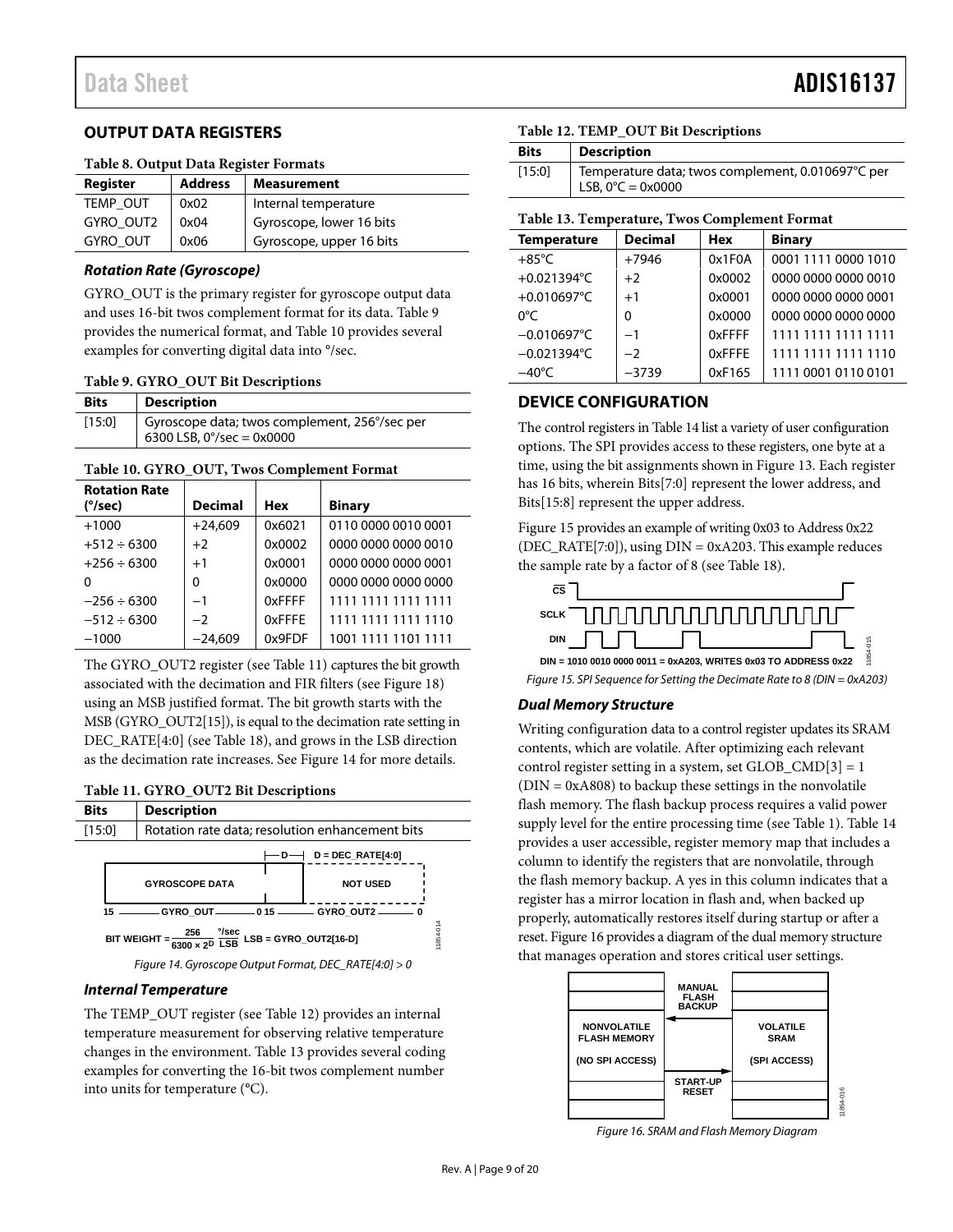# <span id="page-9-0"></span>USER REGISTERS

## <span id="page-9-1"></span>**Table 14. User Register Memory Map**

| <b>Name</b>         | R/W              | <b>Flash Backup</b> | Address <sup>1</sup> | <b>Default</b>   | <b>Register Description</b>                       | <b>Bit Descriptions</b> |
|---------------------|------------------|---------------------|----------------------|------------------|---------------------------------------------------|-------------------------|
| <b>FLASH CNT</b>    | $\mathsf{R}$     | Yes                 | 0x00                 | N/A <sup>2</sup> | Flash memory write count                          | Table 30                |
| TEMP OUT            | R                | No                  | 0x02                 | N/A <sup>2</sup> | Output, temperature (internal)                    | Table 12                |
| GYRO_OUT2           | R                | No                  | 0x04                 | N/A <sup>2</sup> | Output, gyroscope, lower 16 bits                  | Table 11                |
| GYRO_OUT            | R                | No                  | 0x06                 | N/A <sup>2</sup> | Output, gyroscope, upper 16 bits                  | Table 9                 |
| GYRO OFF2           | R/W              | Yes                 | 0x08                 | 0x0000           | Gyroscope bias correction, lower 16 bits          | Table 21                |
| <b>GYRO OFF</b>     | R/W              | Yes                 | 0x0A                 | 0x0000           | Gyroscope bias correction, upper 16 bits          | Table 20                |
| Reserved            | N/A <sup>2</sup> | N/A <sup>2</sup>    | 0x0C to 0x0F         | N/A <sup>2</sup> | Reserved                                          |                         |
| ALM MAG1            | R/W              | Yes                 | 0x10                 | 0x0000           | Alarm 1 trigger level setting                     | Table 23                |
| ALM_MAG2            | R/W              | Yes                 | 0x12                 | 0x0000           | Alarm 2 trigger level setting                     | Table 24                |
| ALM SMPL1           | R/W              | Yes                 | 0x14                 | 0x0000           | Alarm 1 sample period                             | Table 25                |
| ALM SMPL2           | R/W              | Yes                 | 0x16                 | 0x0000           | Alarm 2 sample period                             | Table 25                |
| ALM CTRL            | R/W              | Yes                 | 0x18                 | 0x0000           | Alarm configuration                               | Table 26                |
| GPIO_CTRL           | R/W              | Yes                 | 0x1A                 | 0x0000           | Auxiliary digital input/output control            | Table 32                |
| MSC CTRL            | R/W              | Yes                 | 0x1C                 | 0x0006           | Data ready, self-test, calibration, misc. control | Table 31                |
| SMPL PRD            | R/W              | Yes                 | 0x1E                 | 0x000F           | Internal sample period (rate) control             | Table 16                |
| AVG_CNT             | R/W              | Yes                 | 0x20                 | 0x0000           | Digital filter control                            | Table 17                |
| DEC_RATE            | R/W              | Yes                 | 0x22                 | 0x0000           | Decimation rate setting                           | Table 18                |
| SLP CTRL            | W                | Yes                 | 0x24                 | N/A <sup>2</sup> | Sleep mode control                                | Table 33                |
| DIAG_STAT           | R                | No                  | 0x26                 | 0x0000           | System status/error flags                         | Table 34                |
| <b>GLOB CMD</b>     | W                | No                  | 0x28                 | 0x0000           | System commands                                   | Table 29                |
| Reserved            | N/A <sup>2</sup> | N/A <sup>2</sup>    | 0x2A to 0x31         | N/A <sup>2</sup> | Reserved                                          |                         |
| LOT_ID1             | R                | Yes                 | 0x32                 | N/A <sup>2</sup> | Lot Identification Code 1                         | Table 36                |
| LOT ID <sub>2</sub> | R                | Yes                 | 0x34                 | N/A <sup>2</sup> | Lot Identification Code 2                         | Table 36                |
| LOT ID3             | R                | Yes                 | 0x36                 | N/A <sup>2</sup> | Lot Identification Code 3                         | Table 36                |
| PROD_ID             | R                | Yes                 | 0x38                 | 0x3F09           | Product identification, binary number for 16,137  | Table 35                |
| SERIAL NUM          | R                | Yes                 | 0x3A                 | N/A <sup>2</sup> | Serial number                                     | Table 37                |

<sup>1</sup> Each register contains two bytes. The address column in this table only offers the address of the lower byte; add 1 to it to calculate the address of the upper byte. <sup>2</sup> N/A means not applicable.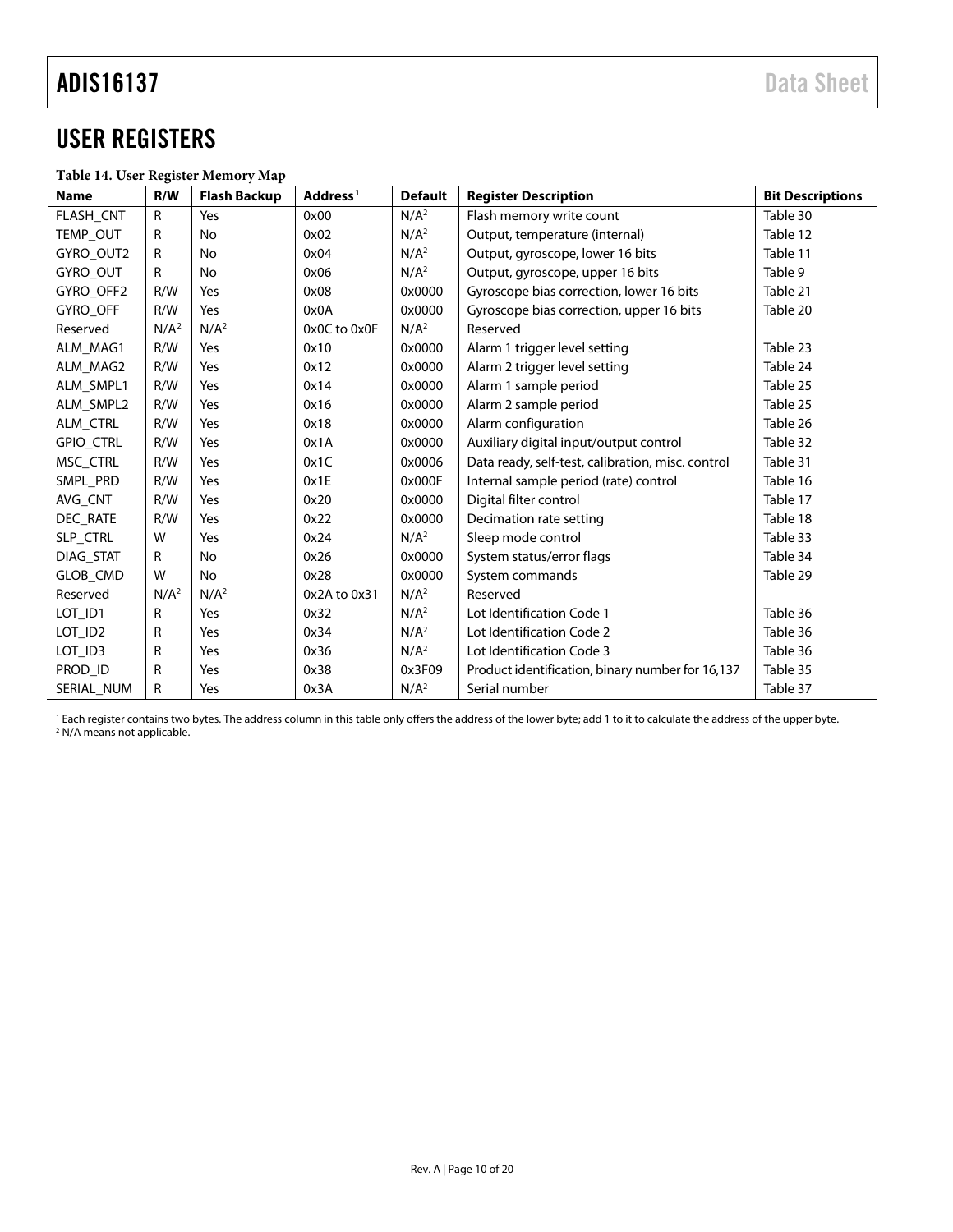# <span id="page-10-0"></span>DIGITAL PROCESSING CONFIGURATION

[Figure 18](#page-10-5) provides a block diagram for the sampling and digital filter stages inside of th[e ADIS16137.](http://www.analog.com/ADIS16137?doc=ADIS16137.pdf) [Table 15](#page-10-9) provides a summary of registers for sample rate and filter control.

## <span id="page-10-9"></span>**Table 15. Digital Processing Registers**

| <b>Register Name</b> | <b>Address</b> | <b>Description</b>                    |
|----------------------|----------------|---------------------------------------|
| SMPL PRD             | 0x1E           | Internal sample period (rate) control |
| AVG CNT              | 0x20           | Digital filter control                |
| DEC RATE             | 0x22           | Decimation rate setting               |

# <span id="page-10-1"></span>**INTERNAL SAMPLE RATE**

The SMPL\_PRD register in [Table 16](#page-10-7) provides a programmable control for the internal sample rate. Use the following formula to calculate the decimal number for the code to write into this register:

$$
SMPL\_PRD = \frac{32,768}{(f_S)} - 1; \ f_S \le 2048 \text{ SPS}
$$

The factory default setting for SMPL\_PRD sets the internal sample rate to a rate of 2048 SPS; the minimum setting for the SMPL\_PRD register is 0x000F, which results in an internal sample rate of 2048 SPS. Note that optimal performance often requires the maximum sample rate.

<span id="page-10-7"></span>

|  |  | Table 16. SMPL_PRD Bit Descriptions |  |  |  |  |
|--|--|-------------------------------------|--|--|--|--|
|--|--|-------------------------------------|--|--|--|--|

| [15:0] | <b>Bits</b> | <b>Description (Default = 0x000F)</b>       |
|--------|-------------|---------------------------------------------|
|        |             | Clock setting bits; sets $f_s$ in Figure 18 |

# <span id="page-10-2"></span>**INPUT CLOCK CONFIGURATION**

Set SMPL\_PRD =  $0x0000$  (DIN =  $0x9F00$ , then DIN =  $0x9E00$ ) to disable the internal clock and enable DIO4/CLKIN as a clock input pin.

# <span id="page-10-3"></span>**DIGITAL FILTERING**

The AVG\_CNT register (se[e Table 17\)](#page-10-8) provides user controls for the low-pass filter. This filter contains two cascaded averaging filters that provide a Bartlett window FIR filter response (see [Figure 17\)](#page-10-10). For example, set  $AVG_CNT[7:0] = 0x04$  (DIN = 0xA004) to set each stage to 16 taps. When used with the default sample rate of 2048 SPS, this establishes a −3 dB bandwidth of approximately 48 Hz for this filter.



*Figure 17. Bartlett Window FIR Filter Frequency Response*

#### <span id="page-10-10"></span><span id="page-10-8"></span>**Table 17. AVG\_CNT Bit Descriptions**

| <b>Bits</b> | <b>Description (Default = 0x0000)</b>              |
|-------------|----------------------------------------------------|
| [15:3]      | Don't care                                         |
| [2:0]       | Binary; B variable in Figure 18; maximum = 110 (6) |

# <span id="page-10-4"></span>**AVERAGING/DECIMATION FILTER**

The DEC\_RATE register (se[e Table 18\)](#page-10-6) provides user control for the final filter stage (se[e Figure 18\)](#page-10-5), which averages and decimates the output data. For systems that value lower sample rates, this filter stage provides an opportunity to lower the sample rate while maintaining optimal bias stability performance. The −3 dB bandwidth of this filter stage is approximately one-half of the output data rate. For example, set  $DEC\_RATE[7:0] = 0x04$  $(DIN = 0xA204)$  to reduce the sample rate by a factor of 16. When the factory default 2048 SPS sample rate is used, this decimation setting reduces the output data rate to 128 SPS and the sensor bandwidth to approximately 64 Hz.

## <span id="page-10-6"></span>**Table 18. DEC\_RATE Bit Descriptions**

| <b>Bits</b> | Description (Default = 0x0000)                                                |
|-------------|-------------------------------------------------------------------------------|
|             | $[15:5]$ Don't care                                                           |
| [4:0]       | Binary; D variable in Figure 18; maximum = 10000 (binary)<br>$= 16$ (decimal) |

<span id="page-10-5"></span>

*Figure 18. Sampling and Frequency Response Block Diagram*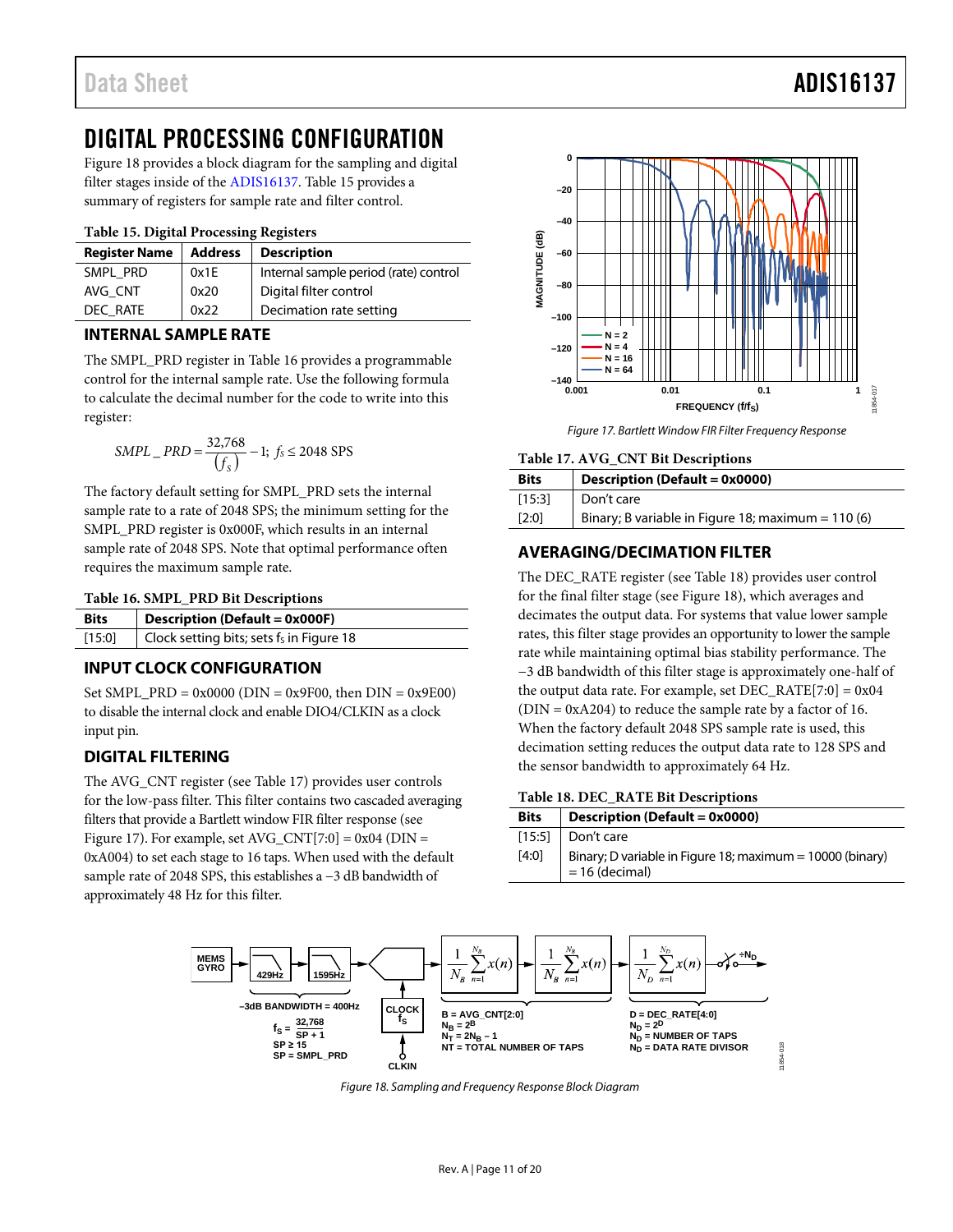# <span id="page-11-0"></span>**CALIBRATION**

The [ADIS16137](http://www.analog.com/ADIS16137?doc=ADIS16137.pdf) factory calibration produces correction formulas for the gyroscope and programs them into the flash memory. [Table 19](#page-11-5) contains a list of user control registers that provide an opportunity for user optimization after installation. [Figure 19](#page-11-6) illustrates the summing function of the sensor's offset correction register.

# <span id="page-11-5"></span>**Table 19. Registers for User Calibration**

| Register        | <b>Address</b> | <b>Description</b>            |
|-----------------|----------------|-------------------------------|
| GYRO OFF2       | 0x08           | Gyroscope bias, lower 16 bits |
| <b>GYRO OFF</b> | 0x0A           | Gyroscope bias, upper 16 bits |
| <b>GLOB CMD</b> | 0x28           | Bias correction command       |



*Figure 19. Gyroscope Bias Calibration User Controls*

<span id="page-11-6"></span>The factory calibration addresses initial and temperature dependent bias errors in the gyroscopes, but some environmental conditions, such as temperature cycling and mechanical stress on the package, can cause bias shifts in MEMS gyroscope structures. For systems that value absolute bias accuracy, there are two options for optimizing absolute bias accuracy: autonull and manual correction.

# <span id="page-11-1"></span>**AUTOMATIC BIAS CORRECTION (AUTONULL)**

Set GLOB\_CMD $[0] = 1$  (DIN = 0xA801) to start the automatic bias correction (ABC) function, which uses the following internal sequence to calibrate each gyroscope for bias error:

- 1. Wait for a complete output data cycle to complete, which includes the entire average and decimation time in DEC\_RATE.
- 2. Read the output registers of the gyroscope.
- 3. Multiply the measurement by −1 to change its polarity.
- 4. Write the final value into the offset registers.
- 5. Update the flash memory.

The Allan variance curve (see [Figure 7\)](#page-6-1) provides a trade-off between bias accuracy and averaging time, and the DEC\_RATE register provides a user control for averaging time when using the ABC function. For example, set  $DEC_RATE[7:0] = 0x10$ (DIN = 0xA210), which sets the decimation rate to 65,536 ( $2^{16}$ ) and provides an averaging time of 32 seconds (65,536 ÷ 2048 SPS) for this function. Next, set GLOB\_CMD[0] = 1 (DIN = 0xA801), and keep the platform stable for this time period while the gyroscope bias data accumulates.

When the ABC function starts, the SPI is not active. The only way to interrupt the ABC function is to remove power or initiate a hardware reset using the  $\overline{\text{RST}}$  pin. See [Table 29](#page-13-4) for more information on GLOB\_CMD.

# <span id="page-11-2"></span>**MANUAL BIAS CORRECTION**

The GYRO\_OFF and GYRO\_OFF2 registers (se[e Table 20](#page-11-4) and [Table 21\)](#page-11-3) provide a bias adjustment function for the output of each sensor. GYRO\_OFF has the same format as GYRO\_OUT (see [Table 10\)](#page-8-3), and GYRO\_OFF2 has the same format as GYRO\_OUT2 (see [Table](#page-8-4) 11 and [Figure 14\)](#page-8-5).

## <span id="page-11-4"></span>**Table 20. GYRO\_OFF Bit Descriptions**

| <b>Bits</b> | Description (Default = 0x0000)                                                                 |
|-------------|------------------------------------------------------------------------------------------------|
| [15:0]      | Gyroscope bias correction; twos complement,<br>$256^{\circ}/sec$ per 6300 LSB, 0°/sec = 0x0000 |

# <span id="page-11-3"></span>**Table 21. GYRO\_OFF2 Bit Descriptions**

| <b>Bits</b> | <b>Description (Default = 0x0000)</b>                  |
|-------------|--------------------------------------------------------|
| [15:0]      | Gyroscope bias correction; resolution enhancement bits |

# **RESTORING FACTORY CALIBRATION**

Set GLOB\_CMD $[1] = 1$  (DIN = 0xA802) to execute the factory calibration restore function. This function resets each user calibration register to 0x0000, resets all sensor data to 0, and automatically updates the flash memory. See [Table 29](#page-13-4) for more information on GLOB\_CMD.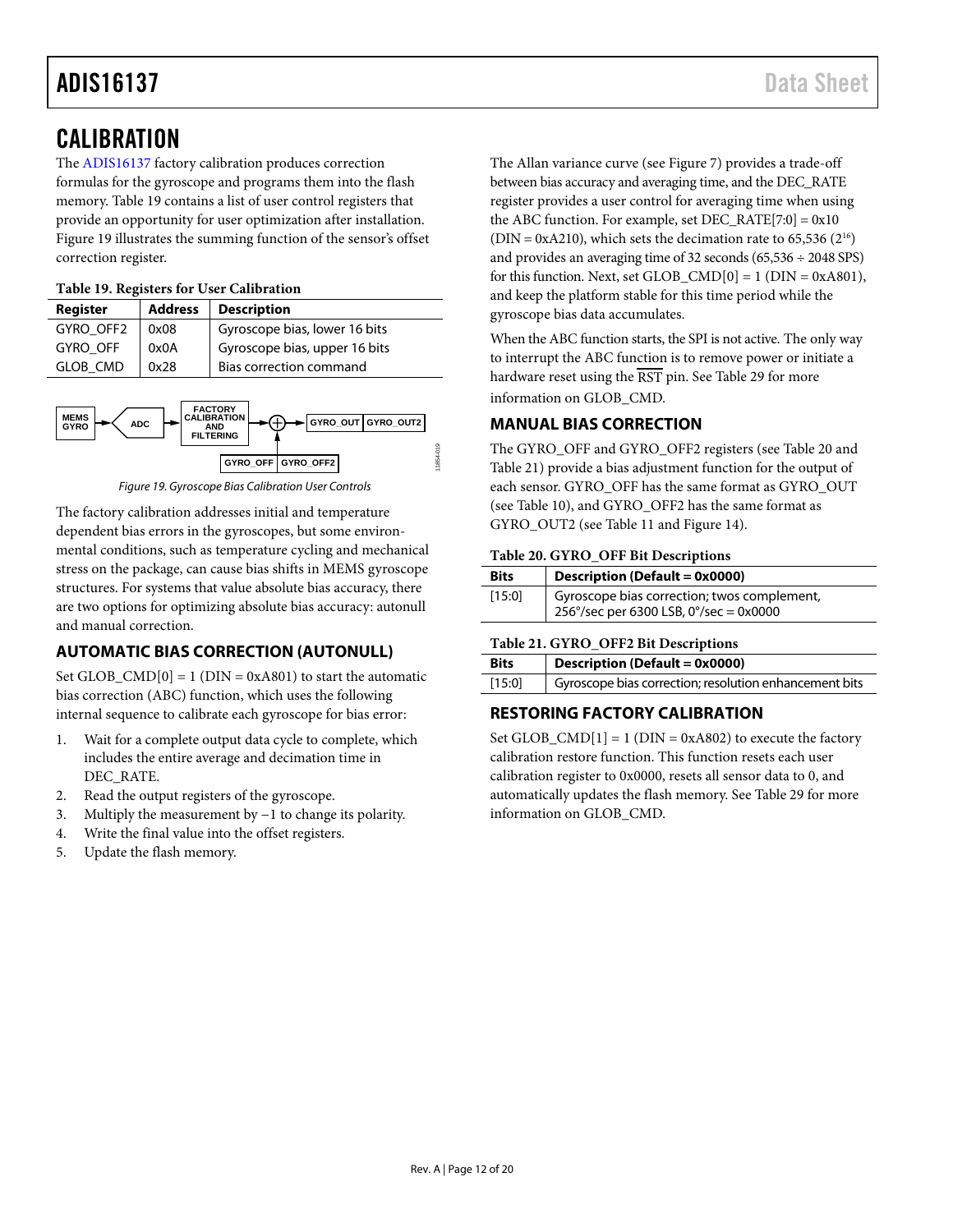# <span id="page-12-0"></span>ALARMS

The alarm function provides monitoring for two independent conditions[. Table 22](#page-12-8) contains a list of registers that provide configuration and control inputs for the alarm function.

## <span id="page-12-8"></span>**Table 22. Registers for Alarm Configuration**

| Register  | <b>Address</b> | <b>Description</b>             |
|-----------|----------------|--------------------------------|
| ALM MAG1  | 0x10           | Alarm 1, trigger level setting |
| ALM MAG2  | 0x12           | Alarm 2, trigger level setting |
| ALM SMPL1 | 0x14           | Alarm 1, sample period         |
| ALM SMPL2 | 0x16           | Alarm 2, sample period         |
| ALM CTRL  | 0x18           | Alarm configuration            |

The ALM\_CTRL register (see [Table 26\)](#page-12-7) provides data source selection (Bits[15:8]), static/dynamic setting for each alarm (Bits[7:6]), trigger polarity (Bits[5:4]), data source filtering (Bit 3), and an alarm indicator signal (Bits[2:0]).

# <span id="page-12-1"></span>**STATIC ALARM USE**

The static alarm settings compare the data source selection (ALM\_CTRL[15:8]) with the values in the ALM\_MAGx registers in [Table 23](#page-12-4) and [Table 24.](#page-12-5) The data format in these registers matches the format of the data selection in ALM\_CTRL[15:8]. ALM\_CTRL[5:4] provide polarity settings. Se[e Table 27](#page-12-9) for a static alarm configuration example.

## <span id="page-12-4"></span>**Table 23. ALM\_MAG1 Bit Descriptions**

| <b>Bits</b> | Description (Default = 0x0000)           |
|-------------|------------------------------------------|
| [15:0]      | Threshold setting; matches format of the |
|             | ALM_CTRL[11:8] selection                 |

# <span id="page-12-5"></span>**Table 24. ALM\_MAG2 Bit Descriptions**

| <b>Bits</b> | <b>Description (Default = 0x0000)</b>                                     |
|-------------|---------------------------------------------------------------------------|
| [15:0]      | Threshold setting; matches for format of the<br>ALM_CTRL[15:12] selection |

# <span id="page-12-2"></span>**DYNAMIC ALARM USE**

The dynamic alarm setting monitors the data selection for a rate-of-change comparison. The rate of change is represented by the magnitude in the ALM\_MAGx registers over the time represented by the number of samples in the ALM\_SMPLx register (se[e Table 25\)](#page-12-6). Se[e Table 27](#page-12-9) for a dynamic alarm configuration example.

## <span id="page-12-6"></span>**Table 25. ALM\_SMPL1, ALM\_SMPL2 Bit Descriptions**

| <b>Bits</b> | <b>Description (Default = 0x0000)</b>                   |
|-------------|---------------------------------------------------------|
| [15:8]      | Not used                                                |
| [7:0]       | Binary, number of samples (both $0x00$ and $0x01 = 1$ ) |

# <span id="page-12-3"></span>**ALARM REPORTING**

DIAG\_STAT[9:8] provide error flags that indicate an alarm condition (see [Table 34\)](#page-15-2). ALM\_CTRL[2:0] provide controls for a hardware indicator using DIO1 or DIO2.

<span id="page-12-7"></span>**Table 26. ALM\_CTRL Bit Descriptions**

| <b>Bits</b>    | Description (Default = 0x0000)                                                           |
|----------------|------------------------------------------------------------------------------------------|
| [15:12]        | Alarm 2 source selection                                                                 |
|                | $0000 =$ disable                                                                         |
|                | 0001 = GYRO_OUT (does not include GYRO_OUT2)                                             |
|                | $0010 = TEMP$ OUT                                                                        |
|                | $0011 = DIAG$ STAT                                                                       |
| [11:8]         | Alarm 1 source selection (same as Alarm 2)                                               |
| $\overline{7}$ | Rate-of-change enable for Alarm 2 (1 = rate of change,<br>$0 =$ static level)            |
| 6              | Rate-of-change enable for Alarm 1 (1 = rate of change,<br>$0 =$ static level)            |
| 5              | Comparison polarity for Alarm 2 (1 specifies ><br>ALM_MAG2, 0 specifies < ALM_MAG2)      |
| $\overline{4}$ | Comparison polarity for Alarm 1(1 specifies ><br>ALM_MAG1, 0 specifies < ALM_MAG1)       |
| 3              | Comparison data filter setting <sup>1</sup> (1 = Bartlett filter,<br>$0 = no$ filtering) |
| $\overline{2}$ | Alarm output enable $(1 =$ enabled, $0 =$ disabled)                                      |
| $\overline{1}$ | Alarm output polarity (1 = active high, 0 = active low)                                  |
| 0              | Alarm output line select $(1 = DIO2, 0 = DIO1)$                                          |

<sup>1</sup> Filtering applies to GYRO\_OUT only.

# *Alarm Example*

[Table 27](#page-12-9) offers an example that configures Alarm 1 to trigger when filtered GYRO\_OUT data drops below 50°/sec and Alarm 2 to trigger when filtered GYRO\_OUT data changes by more than 50°/sec over a 49.8 ms period, or  $\sim$ 1004°/sec<sup>2</sup>. The filter setting helps reduce false triggers from noise and refine the accuracy of the trigger points. The ALM\_SMPL2 setting of 102 samples provides a comparison period that is 49.8 ms for an internal sample rate of 2048 SPS. There is no need to program ALM\_SMPL1 because Alarm 1 is a static alarm in this example.

#### <span id="page-12-9"></span>**Table 27. Alarm Configuration Example 1**

| <b>DIN</b>        | <b>Description</b>                                                                |
|-------------------|-----------------------------------------------------------------------------------|
| 0x9911,           | ALM $CTR = 0x11AF$                                                                |
| 0x98AF            | Alarm 2: dynamic; ΔGYRO OUT (Δtime, ALM SMPL2) ><br>ALM MAG2                      |
|                   | Alarm 1: static; GYRO_OUT < ALM_MAG1;<br>use filtered data source for comparison; |
|                   | DIO2 output indicator, positive polarity                                          |
| 0x9304,<br>0x92CF | ALM $MAG2 = 0x04CE$ , 50°/sec                                                     |
| 0x9104.<br>0x90CE | ALM $MAG1 = 0x04CE$ , 50°/sec                                                     |
| 0x9666            | ALM SMPL2[7:0] = $0x66$ , 102 samples                                             |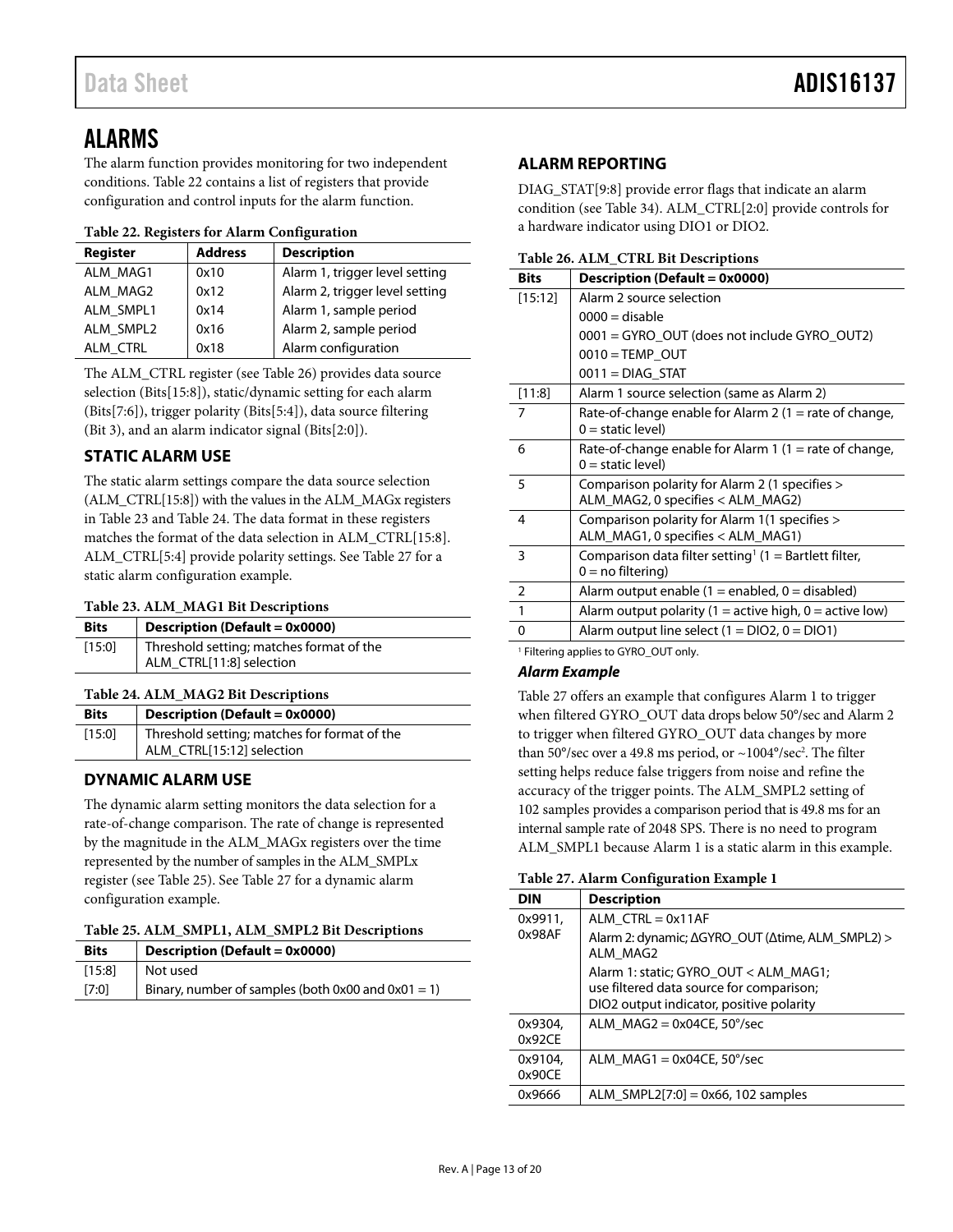# <span id="page-13-0"></span>SYSTEM CONTROLS

[Table 28](#page-13-5) lists the registers associated with a number of system level controls for managing its operation.

## <span id="page-13-5"></span>**Table 28. System Tool Registers**

| <b>Register Name</b> | <b>Address</b> | <b>Description</b>                                           |
|----------------------|----------------|--------------------------------------------------------------|
| GPIO_CTRL            | 0x1A           | General-purpose I/O control                                  |
| MSC CTRL             | 0x1C           | Data ready, self test, calibration,<br>miscellaneous control |
| SLP_CTRL             | 0x24           | Sleep mode control                                           |
| DIAG STAT            | 0x26           | System status/error flags                                    |
| <b>GLOB CMD</b>      | 0x28           | System commands                                              |
| LOT ID1              | 0x32           | Lot Identification Code 1                                    |
| LOT ID <sub>2</sub>  | 0x34           | Lot Identification Code 2                                    |
| LOT ID3              | 0x36           | Lot Identification Code 3                                    |
| PROD ID              | 0x38           | Product identification                                       |
| SERIAL NUM           | 0x3A           | Serial number                                                |

# <span id="page-13-1"></span>**GLOBAL COMMANDS**

The GLOB\_CMD register (see [Table 29\)](#page-13-4) provides trigger bits for several operations. Write 1 to the appropriate bit in GLOB\_CMD to start a function. After the function completes, the bit restores to zero.

# *Software Reset*

Set GLOB  $\text{CMD}[7] = 1 \text{ (DIN} = 0 \text{x}A880)$  to reset the operation, which removes all data, initializes all registers from their flash settings, and starts data collection. This function provides a firmware alternative to the RST line (se[e Table 5,](#page-5-1) Pin 8).

## <span id="page-13-4"></span>**Table 29. GLOB\_CMD Bit Descriptions**

| <b>Bits</b> | Description (Default = 0x0000) |
|-------------|--------------------------------|
| [15:8]      | Not used                       |
|             | Software reset                 |
| [6:4]       | Not used                       |
| 3           | Flash update                   |
|             | Not used                       |
|             | Factory calibration restore    |
|             | Automatic bias correction      |

## <span id="page-13-2"></span>**MEMORY MANAGEMENT**

The data retention of the flash memory depends on the temperature, as shown i[n Figure 20.](#page-13-6) The FLASH\_CNT register (see [Table 30\)](#page-13-3) provides a 16-bit counter that helps track the number of write cycles to the nonvolatile flash memory, which helps the user manage against the endurance rating. The flash updates every time any of the following bits are set to 1: GLOB\_CMD[3], GLOB\_CMD[1], and GLOB\_ CMD[0].

<span id="page-13-3"></span>

| Table 30. FLASH_CNT Bit Descriptions |  |
|--------------------------------------|--|
|--------------------------------------|--|



# <span id="page-13-6"></span>*Checksum Test*

Set MSC\_CTRL $[11] = 1$  (DIN = 0x9D08) to perform a checksum verification of the internal program memory. This takes a summation of the internal program memory and compares it with the original summation value for the same locations (from factory configuration). Check the results in the DIAG\_STAT register (se[e Table 34\)](#page-15-2). DIAG\_STAT $[6] = 0$  if the sum matches the correct value and 1 if it does not. Ensure that the power supply is within specification for the entire processing time for this function (see [Table 1\)](#page-2-1).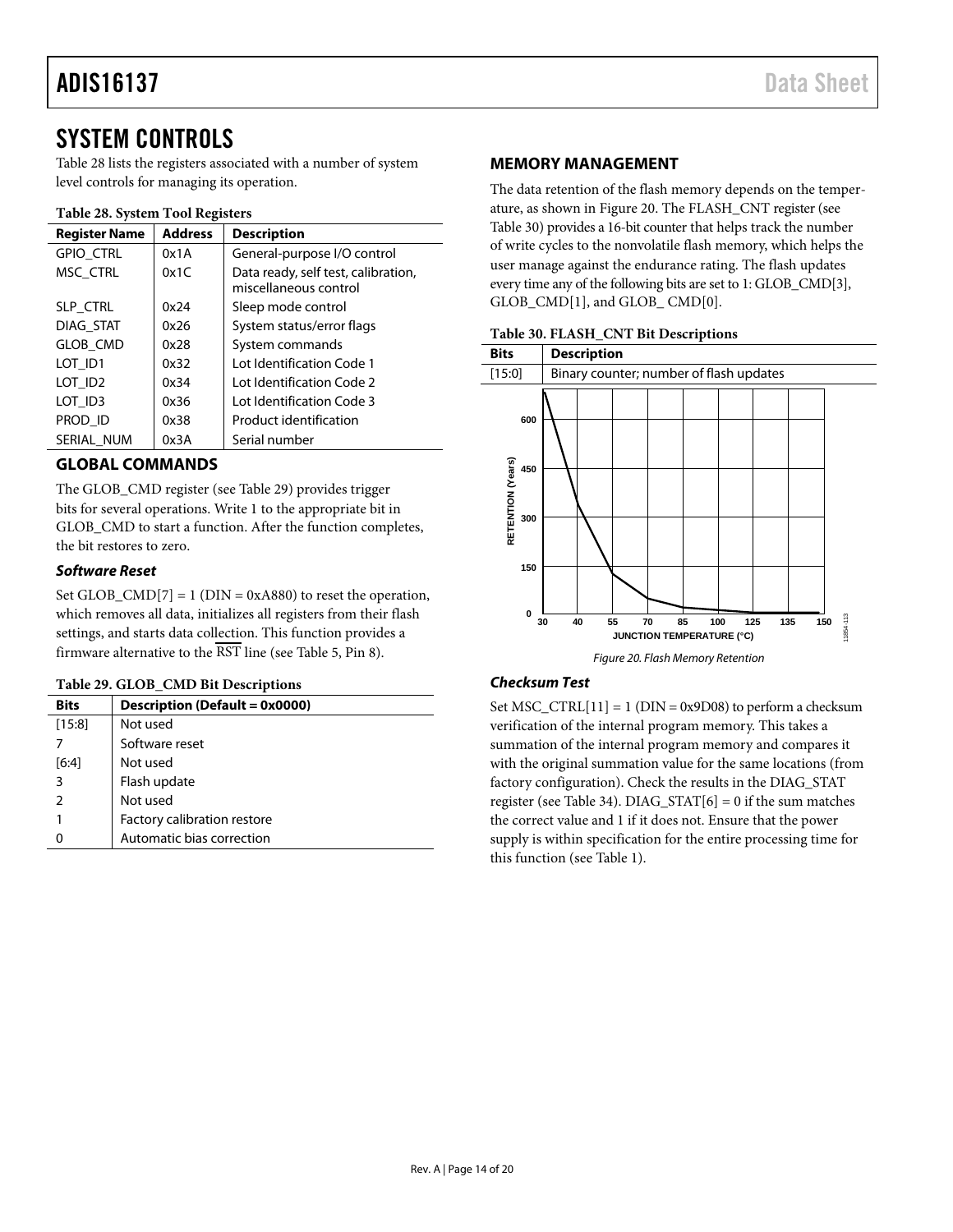# <span id="page-14-0"></span>**GENERAL-PURPOSE INPUT/OUTPUT**

Four general-purpose I/O lines (DIO1, DIO2, DIO3, and DIO4/CLKIN) provide a number of useful functions. The MSC\_CTRL[2:0] bits (see [Table 31\)](#page-14-4) control the data ready configuration and have the highest priority for setting either DIO1 or DIO2 (but not both). The ALM\_CTRL[2:0] control bits (see [Table 26\)](#page-12-7) provide the alarm indicator configuration control and have the second highest priority for DIO1 or DIO2. When DIO1 and DIO2 are not in use as either data ready or alarm indicator signals, the GPIO\_CTRL register (see [Table 32\)](#page-14-3) provides the control and data bits for them, together with the DIO3 and DIO4 lines.

#### <span id="page-14-4"></span>**Table 31. MSC\_CTRL Bit Descriptions**

| <b>Bits</b>    | <b>Description (Default = 0x0006)</b>                                                  |
|----------------|----------------------------------------------------------------------------------------|
| [15:12]        | Not used                                                                               |
| 11             | Memory test; cleared upon completion $(1 =$ enabled,<br>$0 =$ disabled)                |
| 10             | Automatic self test; cleared upon completion<br>$(1 =$ enabled, $0 =$ disabled)        |
| [9:8]          | Do not use, always set both bits to zero.                                              |
| $\overline{7}$ | Disable sensor compensation $(1 -$ disable<br>compensation, $0 =$ enable compensation) |
| [6:3]          | Not used                                                                               |
| 2              | Data ready enable $(1 =$ enabled, $0 =$ disabled)                                      |
| $\mathbf{1}$   | Data ready polarity (1 = active high, 0 = active low)                                  |
| $\Omega$       | Data ready line select $(1 = DIO2, 0 = DIO1)$                                          |

#### <span id="page-14-3"></span>**Table 32. GPIO\_CTRL Bit Descriptions**

| <b>Bits</b> | Description (Default = 0x0000)                                                   |
|-------------|----------------------------------------------------------------------------------|
| [15:12]     | Don't care                                                                       |
| 11          | General-Purpose I/O Line 4 (DIO4) data level                                     |
| 10          | General-Purpose I/O Line 3 (DIO3) data level                                     |
| 9           | General-Purpose I/O Line 2 (DIO2) data level                                     |
| 8           | General-Purpose I/O Line 1 (DIO1) data level                                     |
| $[7:4]$     | Don't care                                                                       |
| 3           | General-Purpose I/O Line 2 (DIO2) direction control<br>$(1 = output, 0 = input)$ |
| 2           | General-Purpose I/O Line 1 (DIO1) direction control<br>$(1 = output, 0 = input)$ |
| 1           | General-Purpose I/O Line 2 (DIO2) direction control<br>$(1 = output, 0 = input)$ |
| $\Omega$    | General-Purpose I/O Line 1 (DIO1) direction control<br>$(1 = output, 0 = input)$ |

## *Data Ready Input/Output Indicator*

The factory default setting for MSC\_CTRL[2:0] is 110, which configures DIO1 as a positive data ready indicator signal. A common option for this function is MSC\_CTRL $[2:0] = 100$ (DIN = 0x9C04), which changes data ready to a negative polarity for processors that provide only negative triggered interrupt pins. The pulse width is between 100 µs and 200 µs over all conditions.

## *Example Input/Output Configuration*

For example, set GPIO\_CTRL $[7:0] = 0x02$  (DIN = 0x9A02) to set DIO1 as an input and DIO2 as an output. Then, set GPIO CTRL[15:8] = 0x02 (DIN = 0x9B02) to set DIO2 in a high output state. Monitor DIO1 by reading GPIO\_CTRL[8]  $(DIN = 0x1B00).$ 

# <span id="page-14-1"></span>**AUTOMATIC SELF TEST**

The MSC\_CTRL bits (se[e Table 31\)](#page-14-4) provide an automatic self test function that helps verify the mechanical integrity of the MEMS structure, together with the basic function of the signal processing circuit. When enabled, the self test function applies an electrostatic force to the MEMS structure that causes it to move in a manner that simulates its response to actual rotation. Set  $MSC_CTRL[10] = 1$  (DIN = 0x9D04) to run the automatic self test routine, which reports a pass/fail result in DIAG\_STAT[5]. MSC\_CTRL[10] resets itself to 0 after completing this routine.

# <span id="page-14-2"></span>**POWER MANAGEMENT**

The SLP\_CTRL register (se[e Table 33\)](#page-14-5) provides two different sleep modes for system level management: normal and timed. Set SLP\_CTRL[7:0] =  $0xFF$  (DIN =  $0xA4FF$ ) to start normal sleep mode. To awaken the device from sleep mode, use one of the following options to restore normal operation: assert  $\overline{\text{CS}}$  from high to low; pulse RST low, then high again; or cycle the power. Use SLP\_CTRL[7:0] to put the device into sleep mode for a specified period. For example,  $SLP_CTRL[7:0] = 0x64$  (DIN = 0xA464) puts th[e ADIS16137](http://www.analog.com/ADIS16137?doc=ADIS16137.pdf) to sleep for 50 sec.

<span id="page-14-5"></span>**Table 33. SLP\_CTRL Bit Descriptions**

| <b>Bits</b> | <b>Description</b>                                      |
|-------------|---------------------------------------------------------|
| [15:8]      | Not used                                                |
| [7:0]       | OxFF: normal sleep mode                                 |
|             | 0x00 to 0xFE: programmable sleep time bits; 0.5 sec/LSB |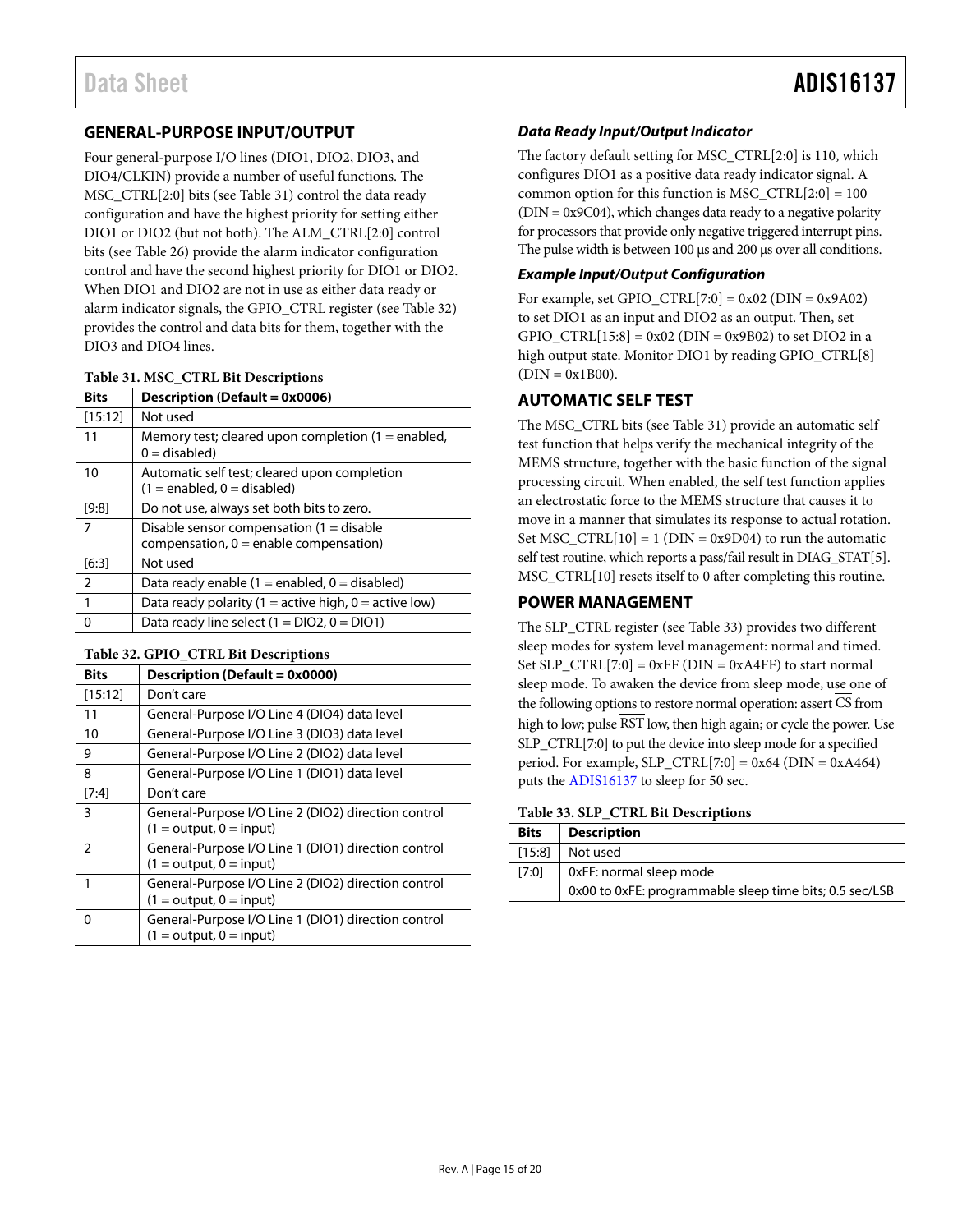# <span id="page-15-0"></span>**STATUS**

The DIAG\_STAT register (see [Table 34\)](#page-15-2) provides error flags for a number of functions. Each flag uses a 1 to indicate an error condition and a 0 to indicate a normal condition. Reading this register provides access to the status of each flag and resets all of the bits to 0 for monitoring future operation. If the error condition remains, the error flag returns to 1 at the conclusion of the next sample cycle. The SPI communication error flag in DIAG\_STAT[3] indicates that the number of SCLKs in a SPI sequence did not equal a multiple of 16 SCLKs.

### <span id="page-15-2"></span>**Table 34. DIAG\_STAT Bit Descriptions**

| <b>Bits</b>   | Description (Default = 0x0000)                                       |  |  |
|---------------|----------------------------------------------------------------------|--|--|
| [15:10]       | Not used                                                             |  |  |
| 9             | Alarm 2 status (1 = active, 0 = inactive)                            |  |  |
| 8             | Alarm 1 status (1 = active, 0 = inactive)                            |  |  |
|               | Not used                                                             |  |  |
| 6             | Flash test, checksum flag $(1 = \text{fail}, 0 = \text{pass})$       |  |  |
| 5             | Self test diagnostic error flag $(1 = \text{fail}, 0 = \text{pass})$ |  |  |
| 4             | Sensor over range (1 = overrange, 0 = normal)                        |  |  |
| 3             | SPI communication failure $(1 = \text{fail}, 0 = \text{pass})$       |  |  |
| $\mathcal{P}$ | Flash update failure $(1 = \text{fail}, 0 = \text{pass})$            |  |  |
| [1:0]         | Not used                                                             |  |  |

# <span id="page-15-1"></span>**PRODUCT IDENTIFICATION**

The PROD\_ID register (see [Table 35\)](#page-15-4) contains 0x3F09, which is the hexadecimal equivalent of 16,137. The LOT\_ID1, LOT\_ID2, and LOT\_ID3 registers (see [Table 36\)](#page-15-3) provide manufacturing lot information. The SERIAL\_NUM register (se[e Table 37\)](#page-15-5) contains a binary number that represents the serial number on the device label and is lot specific.

### <span id="page-15-4"></span>**Table 35. PROD\_ID Bit Descriptions**

| <b>Bits</b> | <b>Description (Default = 0x3F09)</b>                                                |  |  |
|-------------|--------------------------------------------------------------------------------------|--|--|
| [15:0]      | Product identification = $0x3F09(16,137)$                                            |  |  |
|             | $m$ 11 $\alpha$ ( $r$ off $m$ ) $r$ off $m$ $\alpha$ $r$ off $m$ $\alpha$ $m$ ). $n$ |  |  |

<span id="page-15-3"></span>

|  |  |  |  |  | Table 36. LOT_ID1, LOT_ID2, LOT_ID3 Bit Descriptions |
|--|--|--|--|--|------------------------------------------------------|
|--|--|--|--|--|------------------------------------------------------|

| <b>Bits</b> | <b>Description</b>              |  |  |
|-------------|---------------------------------|--|--|
| [15:0]      | Lot identification, binary code |  |  |

### <span id="page-15-5"></span>**Table 37. SERIAL\_NUM Bit Descriptions**

| <b>Bits</b> | <b>Description</b>                |
|-------------|-----------------------------------|
| [15:14]     | Not used                          |
| [13:0]      | Serial number, 1 to 9999 (0x270F) |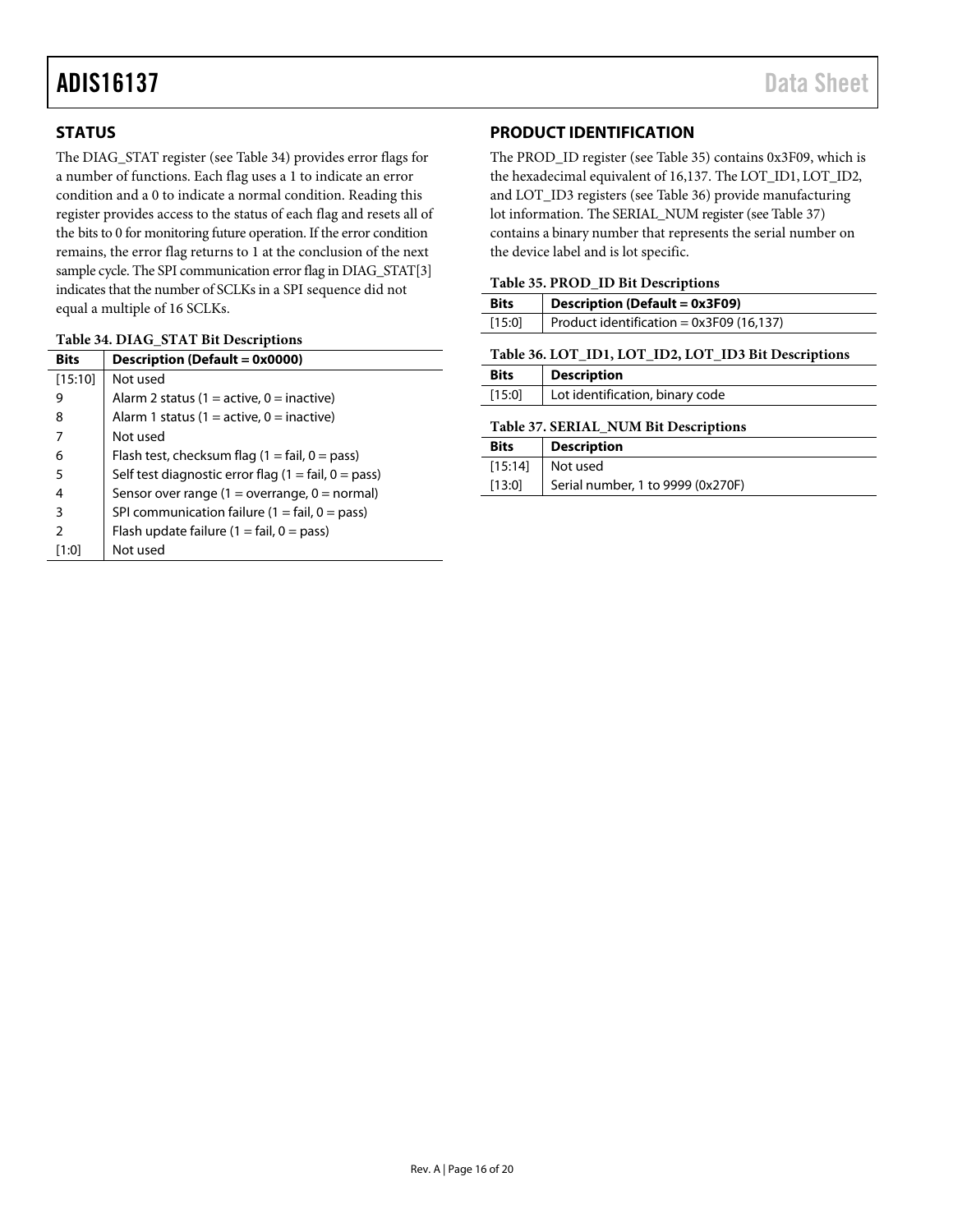# <span id="page-16-1"></span><span id="page-16-0"></span>APPLICATIONS INFORMATION **POWER SUPPLY CONSIDERATIONS**

The [ADIS16137](http://www.analog.com/ADIS16137?doc=ADIS16137.pdf) includes 12  $\mu$ F of capacitance across the VDD and GND pins. This capacitance presents low input impedance for power supplies that have fast rise times. The internal power regulator waits for a valid input supply voltage before initiating a start-up process that draws an elevated current (~400 mA) for approximately 1.5 ms. This transient current occurs approximately 125 ms after VDD reaches a valid level. This regulation circuit also provides a constant power load, which results in a load that has a negative dynamic resistance[. Figure 21](#page-16-3) provides a graphical relationship between the supply current and voltage for systems that need to account for this type of load when designing supply feedback loops.



<span id="page-16-3"></span>*Figure 21. Supply Current vs. Supply Voltage*

# <span id="page-16-2"></span>**PROTOTYPE INTERFACE BOARD**

The [ADIS16IMU1/PCBZ](http://www.analog.com/ADIS16IMU1/PCBZ?doc=ADIS16137.pdf) (sold separately) provides a breakout board function for th[e ADIS16137BMLZ.](http://www.analog.com/ADIS16137AMLZ?doc=ADIS16137.pdf) This interface PCB provides larger connectors than the [ADIS16137BMLZ,](http://www.analog.com/ADIS16137AMLZ?doc=ADIS16137.pdf) which results in a simpler connection with a SPI-compatible processor board. It also provides four tapped M2 holes for attachment of the [ADIS16137BMLZ](http://www.analog.com/ADIS16137AMLZ?doc=ADIS16137.pdf) to the breakout board and four holes (machine screw size M2.5 or No. 4) for mounting the breakout board to a solid structure. J1 is a dual row, 2 mm (pitch) connector that works with 1 mm ribbon cable systems.

[Figure 22](#page-16-4) provides the top level view of the interface board. Install the [ADIS16137BMLZ](http://www.analog.com/ADIS16137AMLZ?doc=ADIS16137.pdf) onto this board using the silk pattern as an orientation guide. [Figure 23](#page-16-5) provides the pin assignments for J1 that match th[e ADIS16137BMLZ](http://www.analog.com/ADIS16137AMLZ?doc=ADIS16137.pdf) pin functions, which are listed in [Table 5.](#page-5-1) Th[e ADIS16137](http://www.analog.com/ADIS16137?doc=ADIS16137.pdf) does not require external capacitors for normal operation; therefore, the interface PCB does not use the C1 and C2 pads.



<span id="page-16-4"></span>*Figure 22. Physical Diagram for th[e ADIS16IMU1/PCBZ](http://www.analog.com/ADIS16IMU1/PCBZ?doc=ADIS16137.pdf)*

<span id="page-16-5"></span>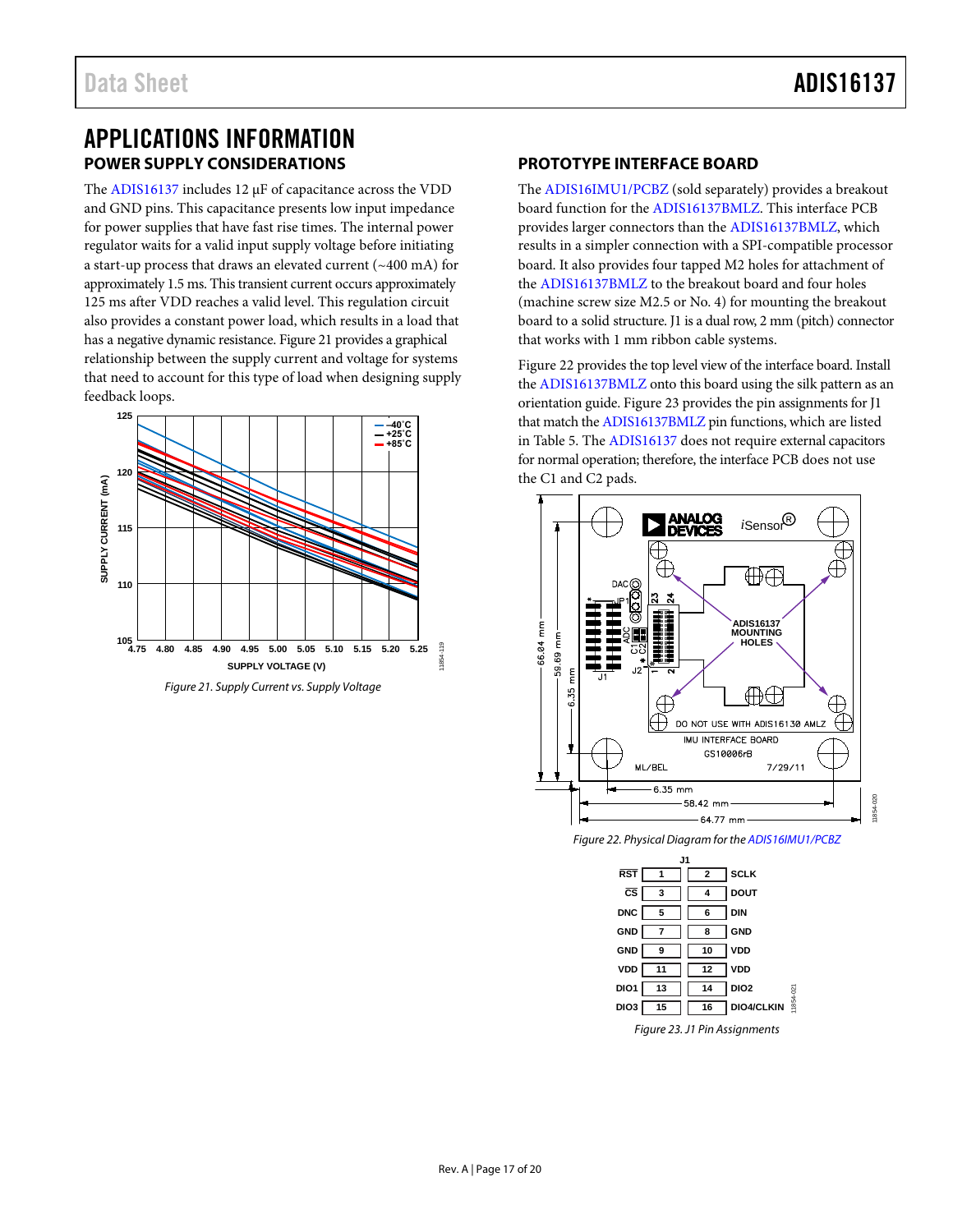# ADIS16137 Data Sheet

# <span id="page-17-0"></span>**INSTALLATION TIPS**

[Figure 24](#page-17-1) an[d Figure 25](#page-17-2) provide the mechanical design information for th[e ADIS16IMU1/PCBZ.](http://www.analog.com/ADIS16IMU1/PCBZ?doc=ADIS16137.pdf) Use these figures when implementing a connector down approach, where the mating connector and the [ADIS16137BMLZ](http://www.analog.com/ADIS16137AMLZ?doc=ADIS16137.pdf) are on the same surface. When designing a connector up system, use the mounting holes shown i[n Figure 24](#page-17-1) as a guide in designing the bulkhead mounting system and use [Figure 25](#page-17-2) as a guide in developing the mating connector interface on a flexible circuit or other connector system. The mating connector pattern in [Figure 25](#page-17-2) assumes the use of the Samtec CLM-112-02 series of connectors.



<span id="page-17-1"></span>

<span id="page-17-2"></span>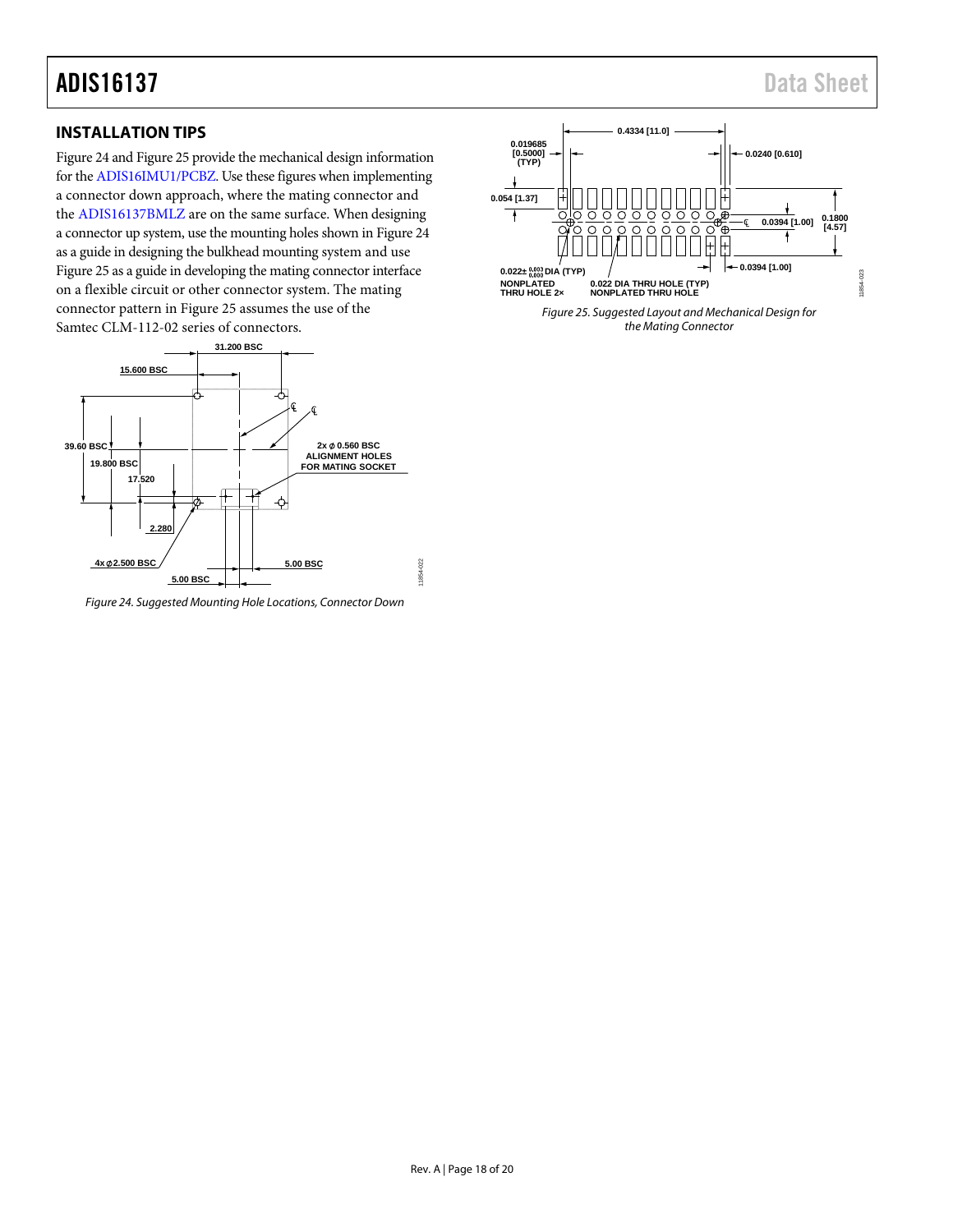# <span id="page-18-1"></span><span id="page-18-0"></span>PACKAGING AND ORDERING INFORMATION **OUTLINE DIMENSIONS**



#### <span id="page-18-2"></span>**ORDERING GUIDE**

| Model <sup>1</sup> | Temperature Range                   | Package Description                     | <b>Package Option</b> |
|--------------------|-------------------------------------|-----------------------------------------|-----------------------|
| ADIS16137BMLZ      | $-40^{\circ}$ C to $+105^{\circ}$ C | 24-Lead Module with Connector Interface | ML-24-3               |

<sup>1</sup> Z = RoHS Compliant Part.